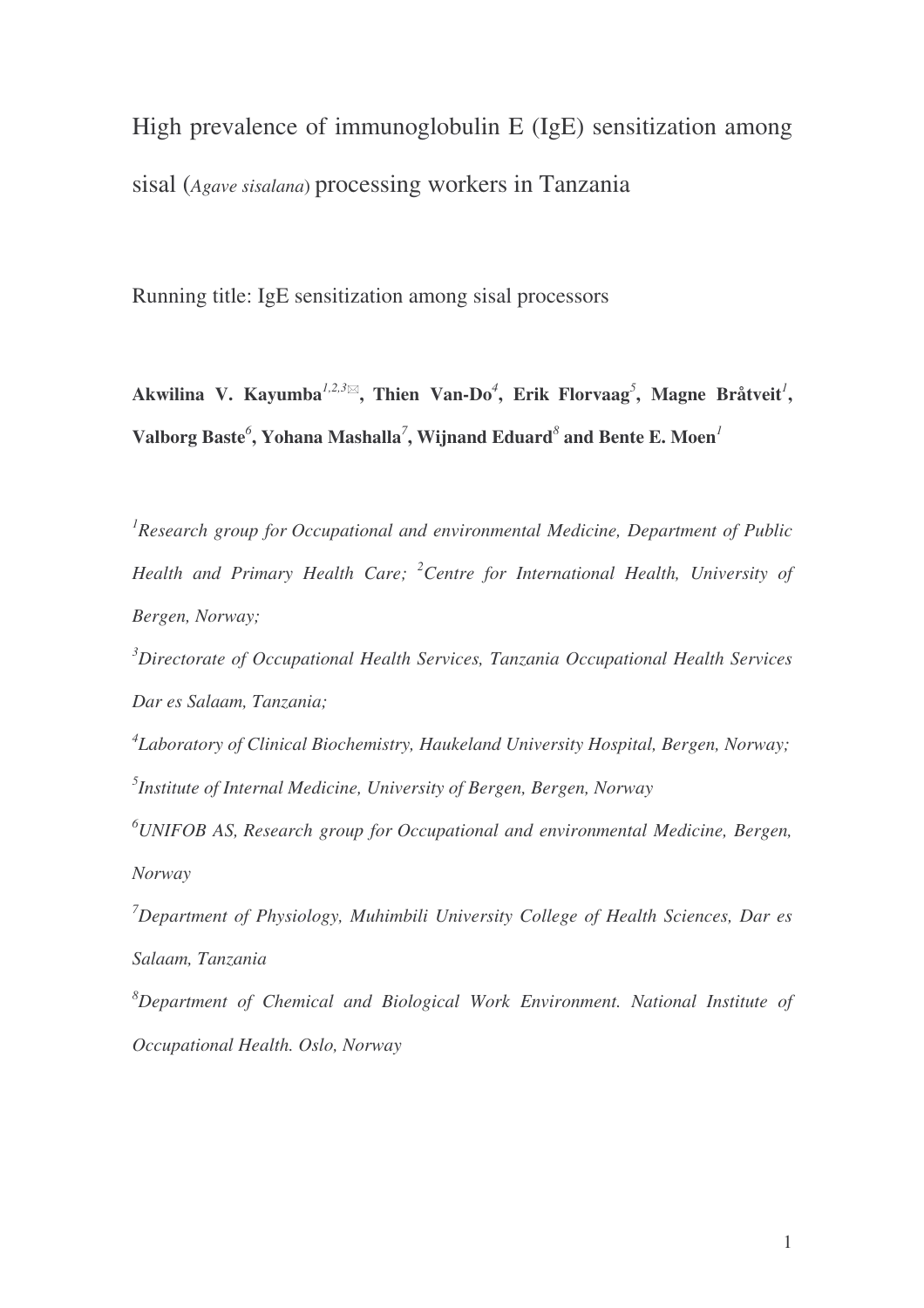$\mathbb{Z}_\text{Corresponding author: Akwilina V. Kayumba}$ 

Research group on Occupational and environmental Medicine, Department of Public

Health and Primary Care, University of Bergen,

Kalfarveien 31, N-5018 Bergen, Norway.

Tel: +47 55 58 60 87; Fax: +47 55 58 61 05.

E-mail: akwilina.kayumba@gmail.com

**Key words:** allergy, IgE sensitization, sisal, skin prick tests, total IgE.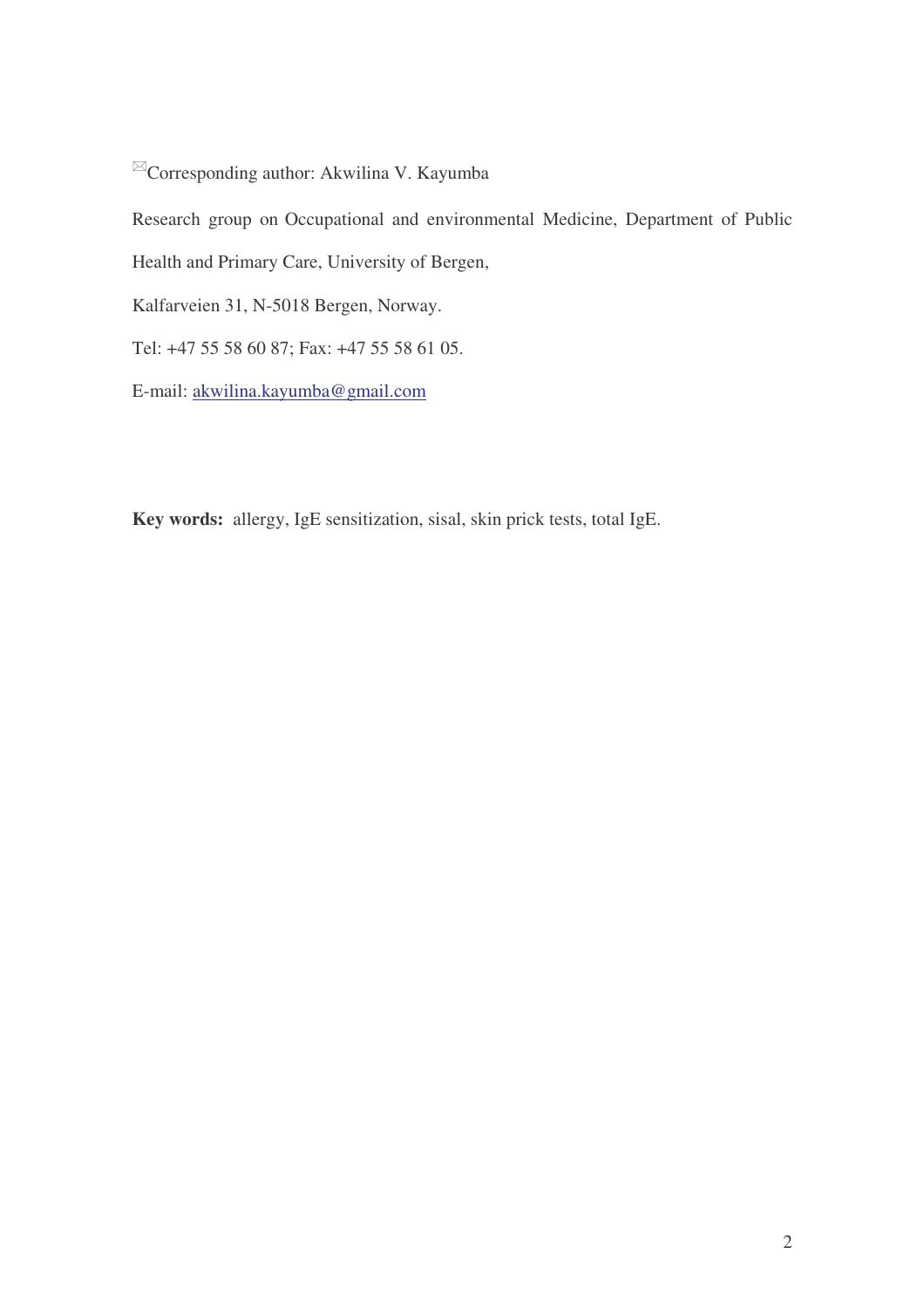# **Abstract.**

**Purpose:** Allergic sensitization among workers exposed to sisal is scarcely documented. We examined whether sisal processing is associated with IgE sensitization and its relationship to the prevalence of respiratory symptoms among Tanzanian processors.

**Methods**: 138 sisal exposed workers and 78 non-exposed controls were skin prick tested (SPT) using dry sisal extract and fresh sisal sap. Sera from a subset of 43 participants were analyzed for total and sisal specific IgE. SPT wheal size, prevalence of positive SPTs and adjusted relative risk (RR) for sisal sensitization were determined and compared between exposed and controls. Prevalences for respiratory symptoms were compared between sensitized and non-sensitized sisal workers.

**Results:** Significantly higher prevalence of positive SPTs to sisal was found among 74 % of sisal workers compared to 17 % among controls. Compared to controls, the RR of sensitization to sisal was 4 times (95 % CI; 2.4–6.7) among exposed workers. All exposed workers had elevated IgE levels (>100kU/L) and 27 % of tested sera had elevated sisal specific IgE. A high prevalence of respiratory symptoms was found in both sensitized and non-sensitized sisal workers

**Conclusion:** Sisal processing was associated with increased risk of IgE sensitization, but its clinical implication was not obvious.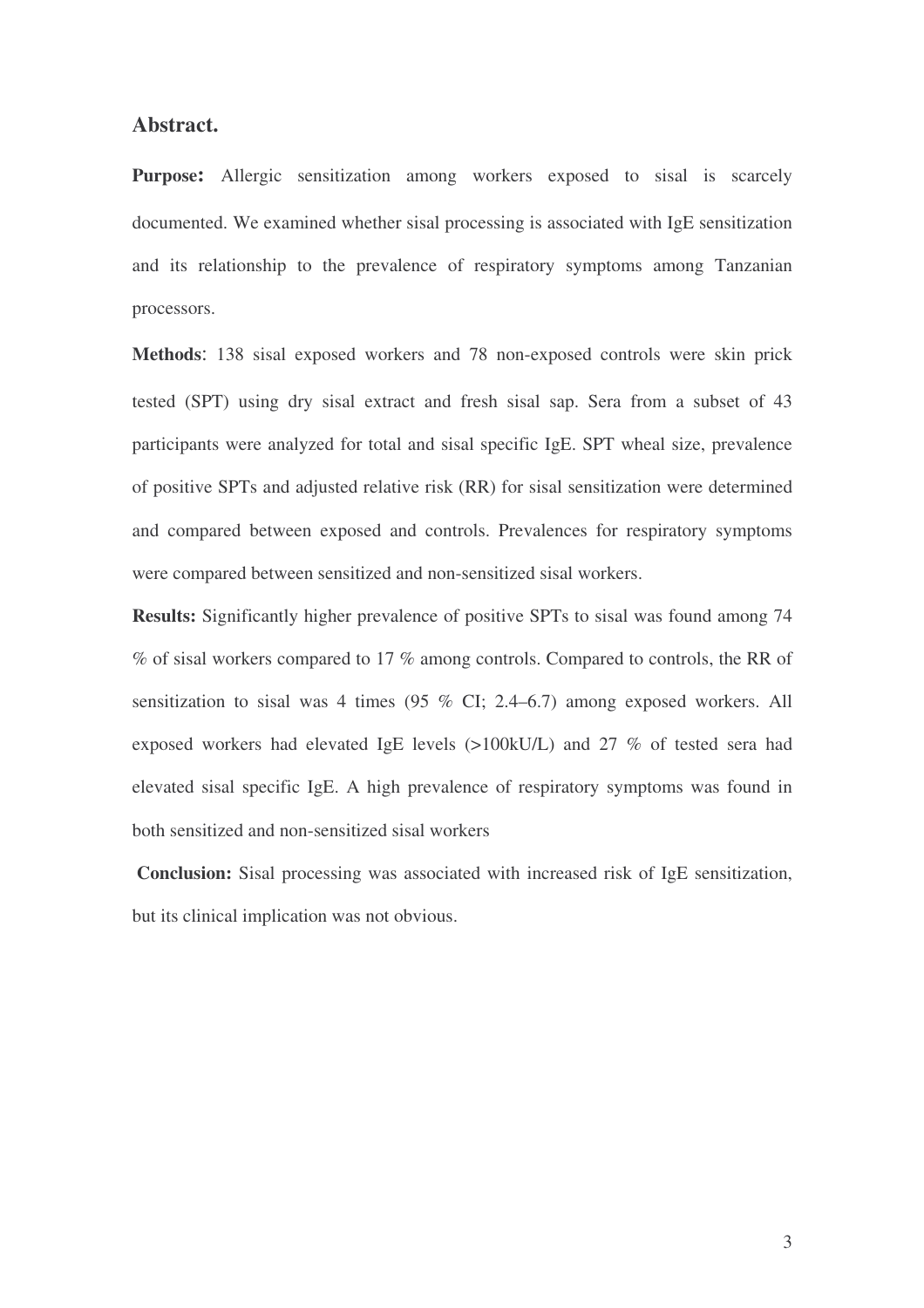# **Introduction**

Several components of organic dust are considered to be allergens [28]. In addition to non-specific irritation in the airways, exposure to aero-allergens in agricultural populations may cause allergic inflammatory responses [2, 8].Work-related allergies to airborne organic dusts have been reported in several groups of workers [1, 3, 9, 12, 15, 29, 35].

Episodic symptoms of running nose, redness and itching eyes, sneezing, wheezing and dyspnoea may represent allergic responses triggered by inhalation of aero-allergens [8] In work-settings such allergic symptoms are likely to occur within 4 hours of starting the work shift, they are easily recognized among atopic individuals and are often linked to type 1 allergy. Mast cell degranulation and release of histamine and other inflammatory mediators are important components in type 1 allergic mechanisms [8]. Previous studies have described histamine releasing properties of sisal [24] and broncho-constrictive effects of histamine [5, 21]. Thus, sisal exposure might be involved in the aetiology of respiratory health effects. Recently, significantly higher prevalence of sneezing, running nose, and stuffy nose were reported among sisal workers compared to controls [16]. However, documentation of occupational allergic sensitization of workers exposed to sisal is scarce [31, 34].

Sisal, a natural fibre used for making ropes, carpets, paper and reinforcement material [19], is increasingly becoming one of the major agricultural export products of Tanzania [27], requiring a large labor force on the plantations and in sisal processing. The sisal workers are exposed to a large variety of aero-allergens and other organic particles which may have detrimental effects on their health. Knowledge of atopic status and sisal sensitization among the workers will help in planning and implementing health

4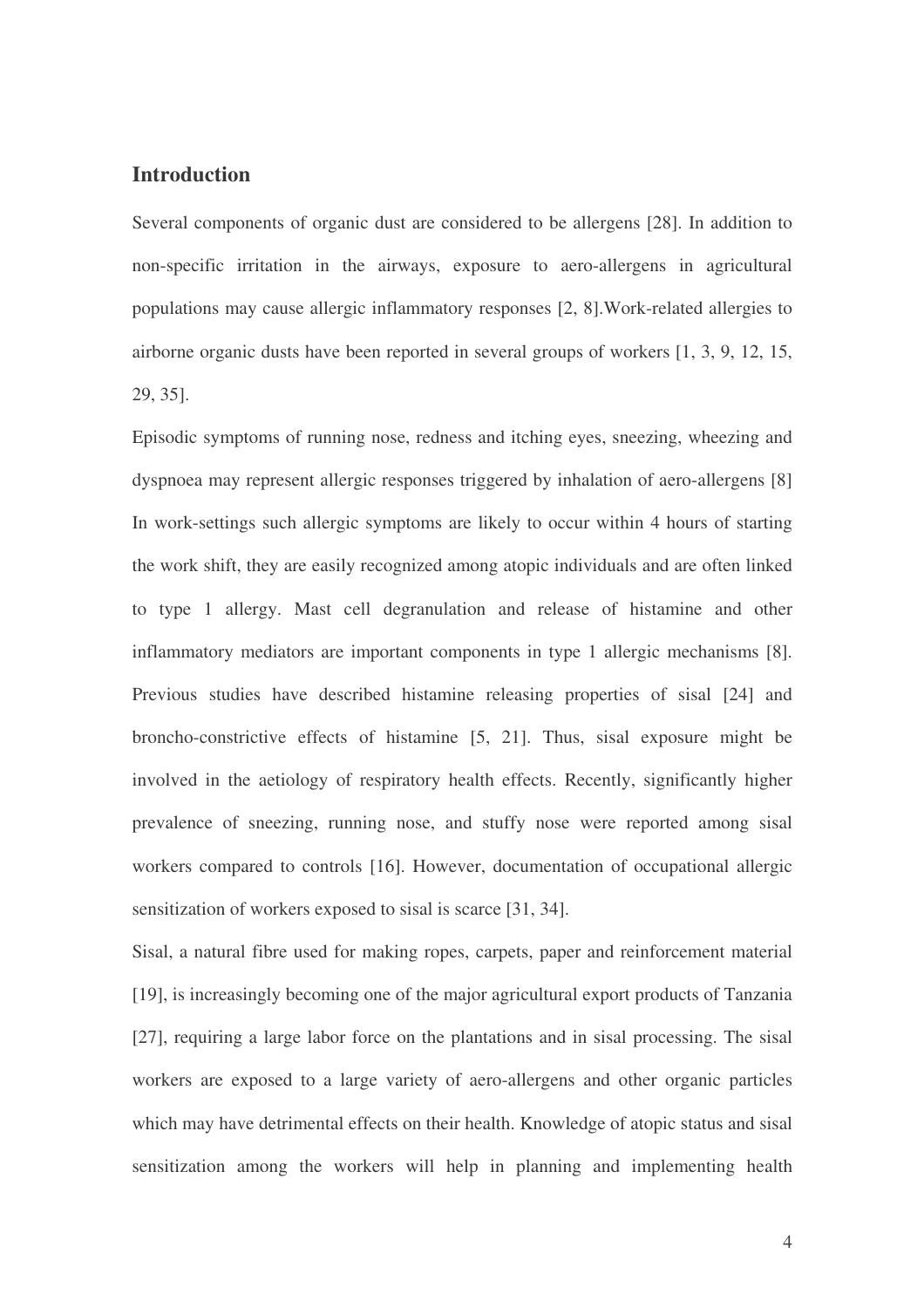surveillance and preventive measures in this industry. This paper examines whether sisal processing is associated with IgE sensitization and explores its relationship to the prevalence of respiratory symptoms among sisal processors in Tanzania.

# **Material and methods**

#### *Study design and participants*

A cross-sectional study was conducted between June and October 2006*.* From a previous study on respiratory symptoms [16], all enrolled African men from brushing  $(n = 72)$  and decortication departments  $(n = 93)$  of six sisal processing factories were invited to constitute a sisal-exposed group. The workers in the decortication department work with raw sisal leaves and brushing workers handle dried decorticated sisal fibres. The control group comprised 80 African men who had never worked with sisal. They were enrolled from all available, healthy and willing guards, cleaners, car drivers, mechanics, salesmen and office clerks at an occupational health clinic situated about 120 kilometres from the nearest sisal estate. The distribution of the participants is detailed in figure 1 below. The purpose and methods of the study and the right to voluntary participation were clearly explained to all study participants, who also gave their written consents. The survey obtained ethical clearance from both Norwegian and Tanzanian medical research ethics authorities.

*Figure 1*

### *Questionnaires and interviews*

For the exposed group, information on general demographics (age, height, weight and level of education), past respiratory illnesses (pneumonia, bronchitis and asthma and/or allergy), smoking habits (ever and current smoking), duration of employment in sisal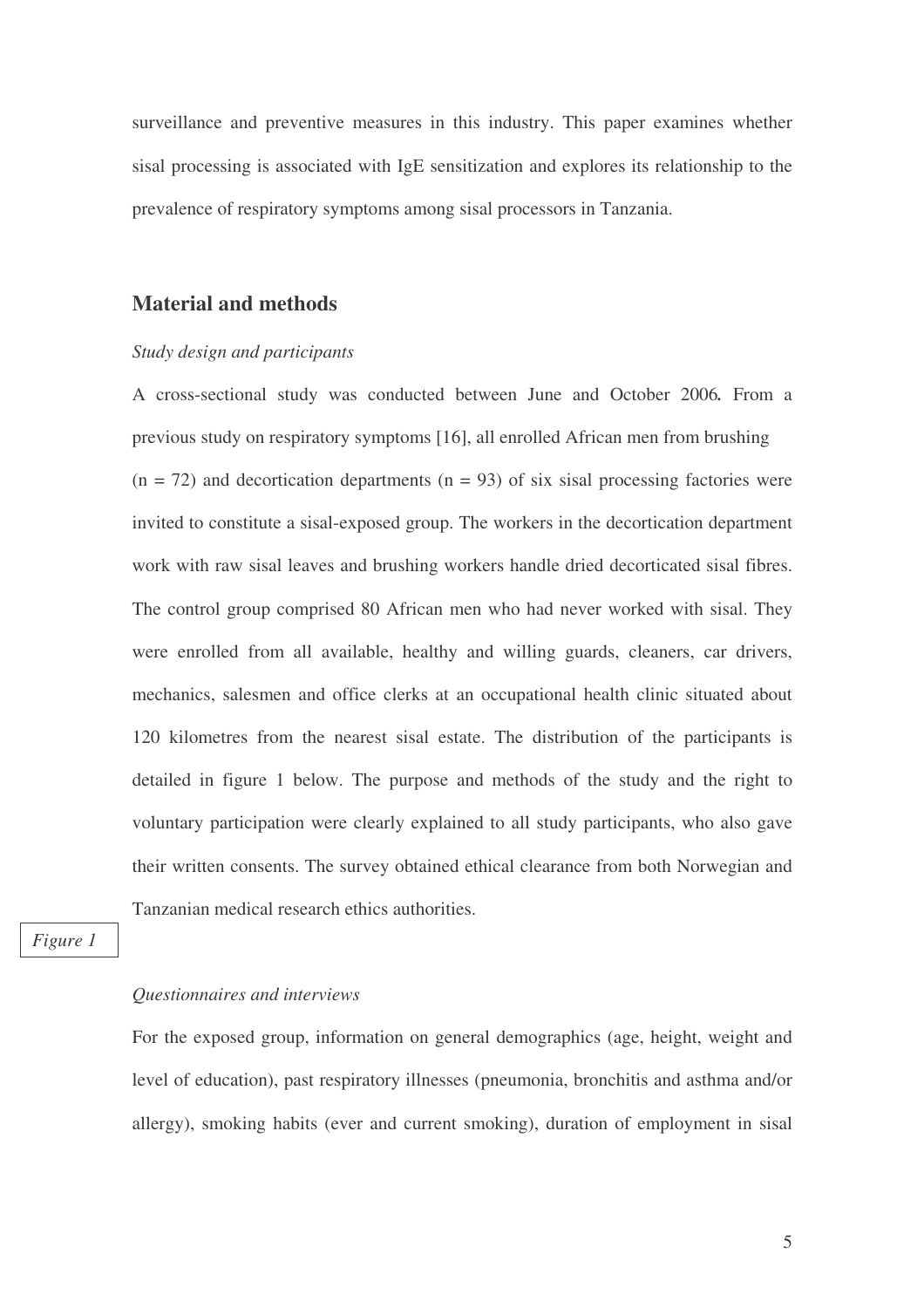production and data on acute (92 workers) and chronic (137 workers) respiratory symptoms were retrieved from previous studies [16, 17].

Due to practical constraints we were not able to collect data on respiratory symptoms from the urban based control group. All those invited were asked whether they had ever worked in sisal factories and if they had used antihistamines 72 hours prior to the interview (exclusion criteria), then information on the participants age, educational level and smoking habits (ever smoking and current smoking) were recorded.

## *Skin prick tests*

*Fresh Sisal sap (FSS)* was made in each estate from fresh cut *Agave sisalana* leaves. Every skin testing day a fresh leaf was thoroughly washed in running water, then crushed and squeezed. The green sap obtained was filtered into a sterile syringe and applied to the skin without any further dilution.

*Dry Sisal extract (DSE)* was prepared by soaking small pieces of dry fibres collected from the brushing machines in a bottle containing sterile physiological saline at ambient temperature at the ratio 1:1 volume/volume for 3–6 hours, with occasional mixing. The sisal saline mixture was filtered into a sterile syringe and as with FSS, new DSE was prepared in each estate before skin prick testing.

Two common allergens including commercially available extracts of timothy pollen (*Phleum pratense; TGP*) and house dust mite (*Dermatophagoides pteronyssinus; HDM (-pilot tested on 13 sisal workers*) were also tested. For positive and negative controls histamine 10 mg/ml and a diluent (ALK-Abelló, Hørsholm, Denmark), were used. All SPTs were performed in accordance with recommendations by the European Academy of Allergology and Clinical Immunology [10]. The SPT was considered positive if the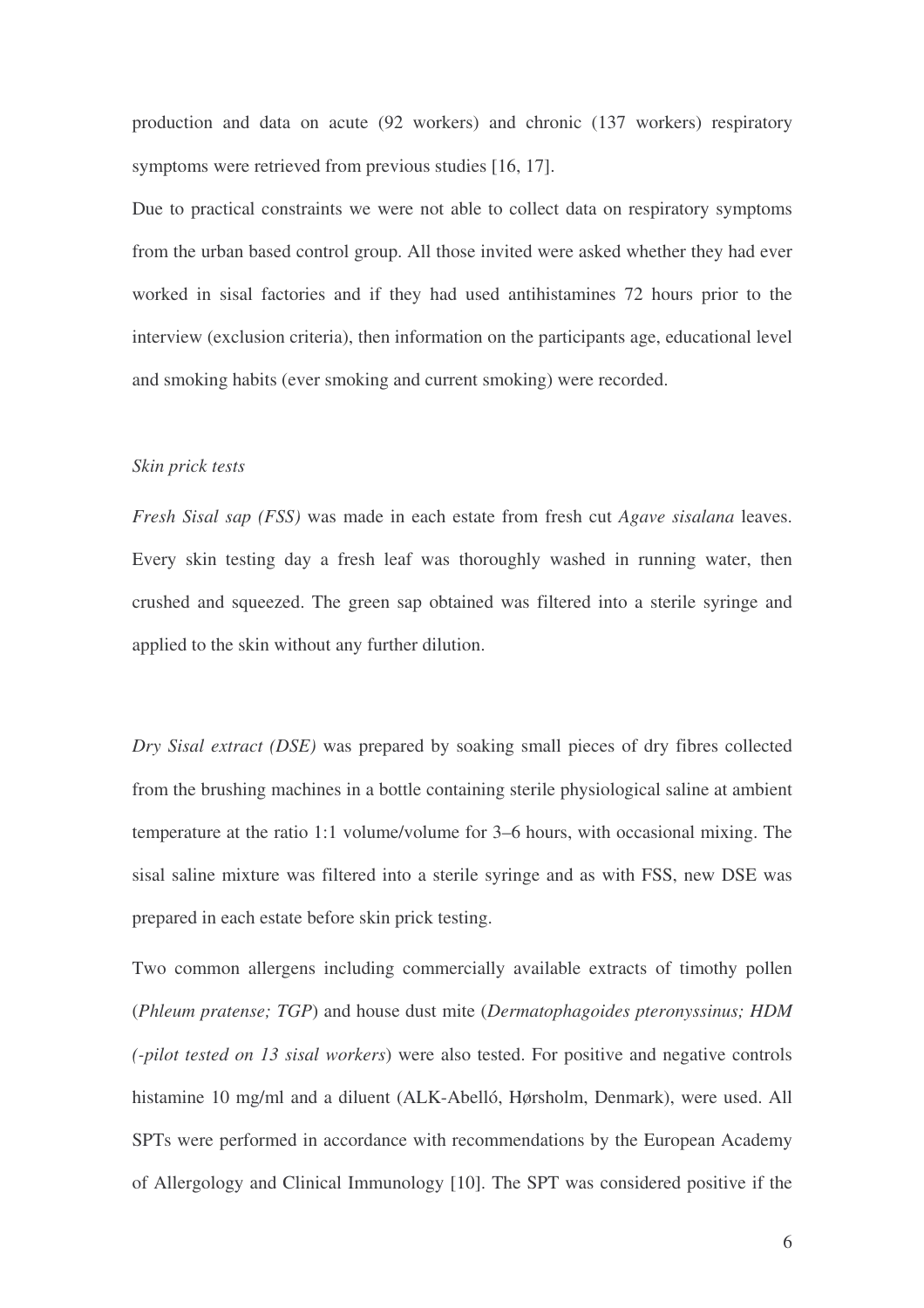mean diameters of the duplicate wheals were 3 mm or greater than that of the negative controls. All SPTs were performed by the first author. During analysis two control participants and one decortication worker were excluded due to use of antihistamines. The mean diameter of 50 randomly selected histamine wheal duplicates was 5.40 mm with a coefficient of variation (CV) estimated from the differences between the duplicates of 17 %.

### *IgE and IgE antibodies*

Three sisal estates located within a 4 hours drive from Dar es Salaam were visited on the same day for collection of blood samples from all workers available at the time of the visit (Figure 1). Collected blood samples were immediately stored in a cold container and sent to the Tanzania Occupational Health Services (TOHS) Clinic Laboratory in Dar es Salaam where serum was extracted. Blood samples from the controls were collected at TOHS after SPT. Only 8 control participants were willing to give blood samples, their main reasons for refusal being religious or fear of the procedure. Serum samples were transported in an ice packed cooler to the Laboratory of Clinical Biochemistry, Haukeland University Hospital, Bergen, in Norway for analysis. Serum IgE measurements were performed by using the ImmunoCAP-FEIA system, (Phadia, Uppsala, Sweden) assaying total IgE and Phadiatop<sup>TM</sup> (a panel of inhalant allergens including house dust mites and pollen from timothy). Total serum IgE  $\geq$  100 kU/L were considered to be elevated [31]. and Phadiatop<sup>TM</sup> results were interpreted positive if  $\geq 0.35$  kU/L.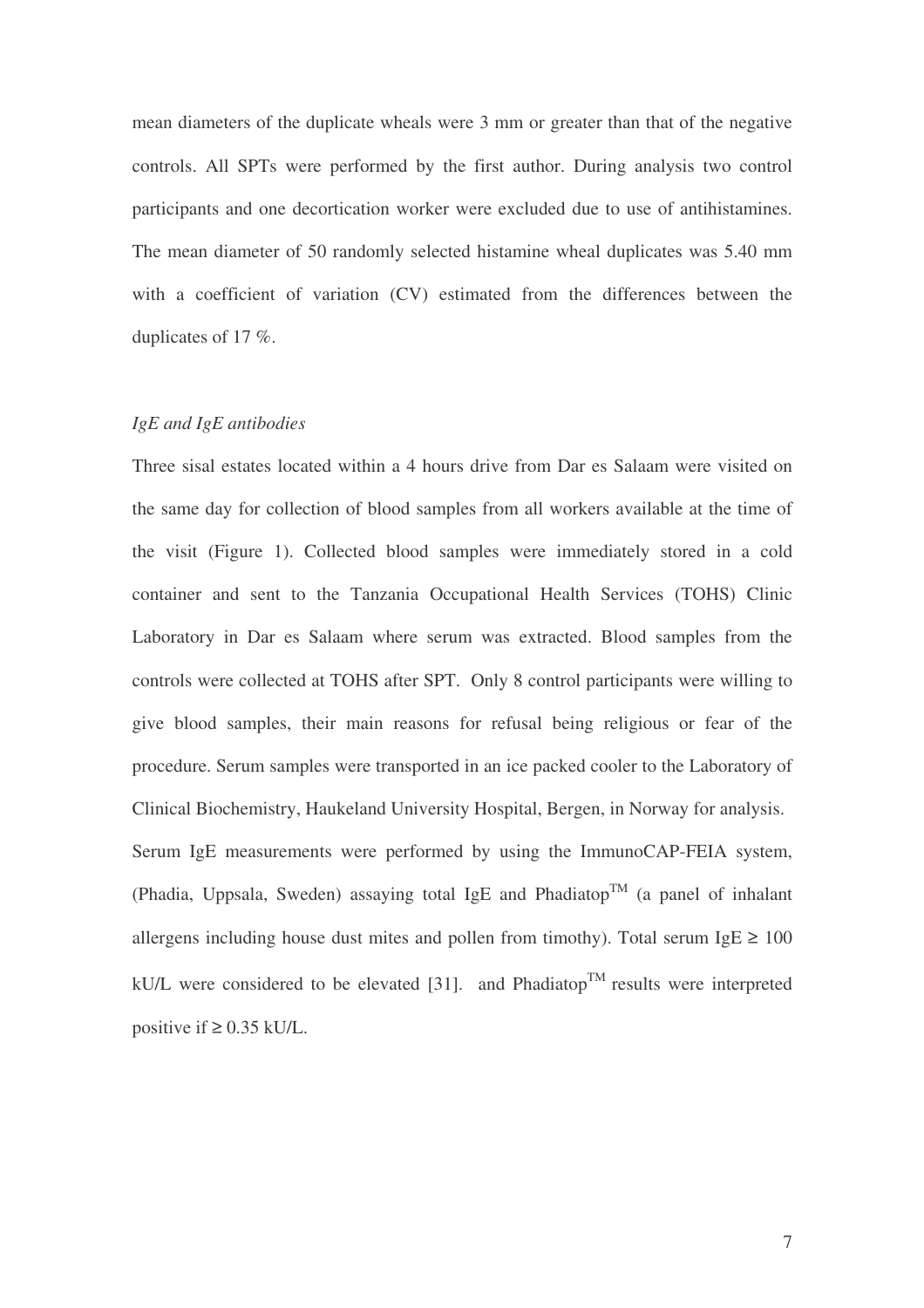#### *Enzyme-linked immunosorbent assay (ELISA)*

Sisal extracts *(SE)* were prepared by homogenization and suspension of a piece of fresh sisal leaf in 50 mM (millimolar)  $NH_4HCO_3$  (pH 8.0) to a volume of 100 ml. The mixtures were incubated overnight at  $4^{\circ}$ C and dialyzed (cut-off 8000 Units) for 48 hours. The extracts were then lyophilized and stored at minus 20 °C until used. ELISA test as described by Holen et al. [13] was employed to determine sisal IgE reactivity. Serial concentrations from 0.0, 0.1 to 4.0 µg (micrograms) of sisal extract were tested as coating allergen by use of serum pool of the same 7 sisal allergic subjects as used in SDS-Immunoblots. Sisal extract cut off point of 0.5 µg was found to be the optimal concentration for coating of plates. Thus 96-well microtiter plates (Microtiter plates, Dynatech Laboratories Inc., Chantilly, VA, USA) were coated with 0.5 µg sisal extract *(SE)*, dissolved in 100 µl (microliter) of 100 mM sodium carbonate, pH 9.6 and incubated overnight at  $4^{\circ}$ C

The plates were washed with Tris buffer pH 7.4 containing 0.05 % Tween-20 (TBS Tween), then 100  $\mu$ l / well of serum were added, and incubated overnight at 4 °C. After washing with TBS Tween, anti-human IgE alkaline Phosphatase conjugate (Sigma; 1:1000 dilution) was added 100 µl / well and incubated for 2 hours at room temperature. After another wash, the colour reaction was developed with 100µl / well of Tris buffer pH 9.5 containing 1 mg/ml *p*-nitrophenylphosphate (Sigma). Absorbance was read at 405 nm after 10 minutes in an ELISA reader.

## *Sisal protein separation and immunoblotting.*

Sisal extracts *(SE)* made from fresh sisal leaf were separated by Sodium dodecyl sulphate-polyacrylamide gel electrophoresis (SDS-PAGE) according to the procedure by Laemmli [18]. The samples were resolved in a 12 % gel at 200 V and proteins were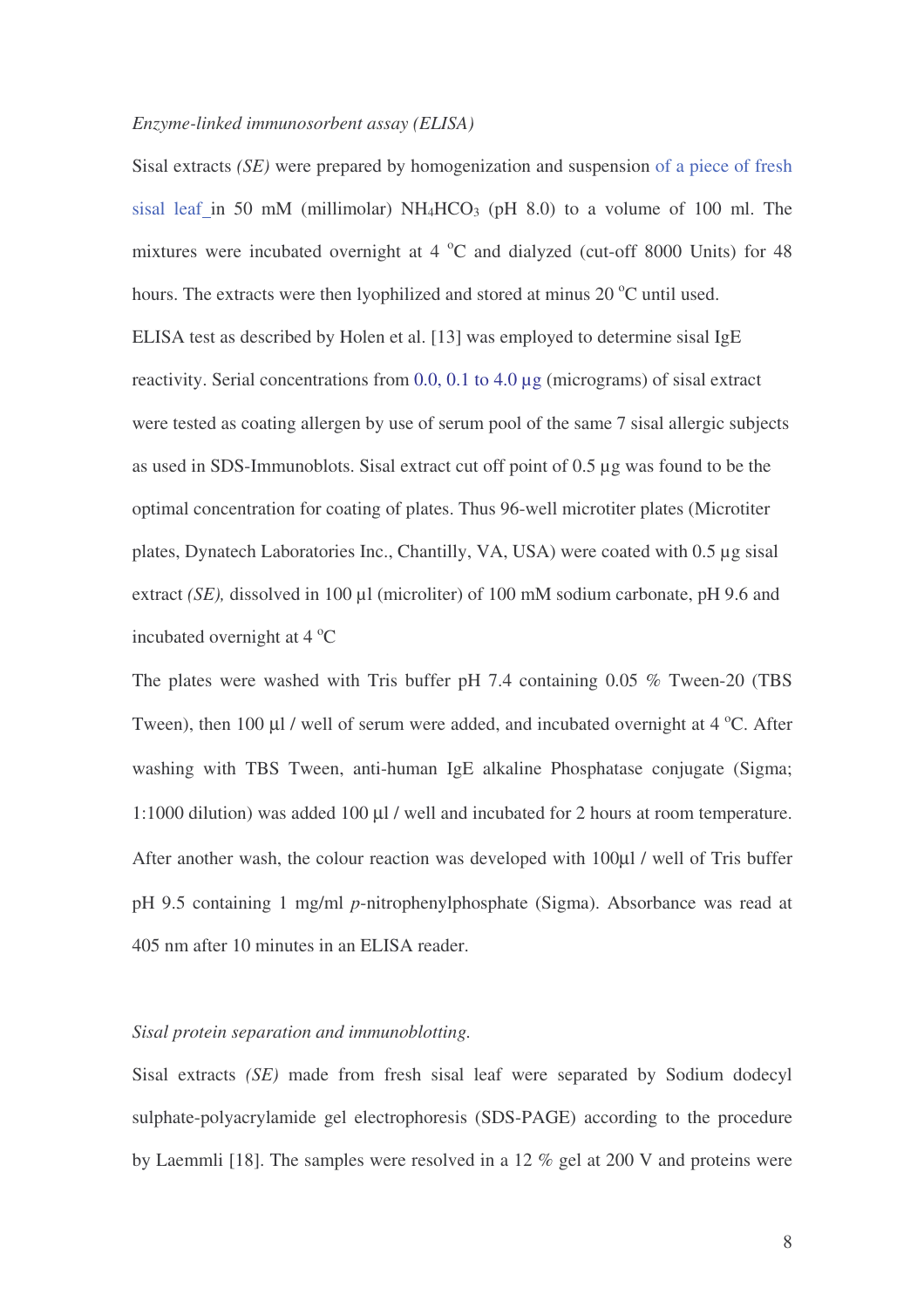visualized by Coomassie brilliant blue R-250 staining (Sigma Chemical Co., St. Louis, MO, USA). Immunoblotting was performed by transferring the proteins onto nitrocellulose membranes (0.45 µm, Schleicher and Schüell, Dassel, Germany) for 1 h at 100 V in a mini trans-blot cell (BIO-RAD, Richmond, CA, USA). The blots were then incubated overnight with sisal allergic patients' serum pool for IgE binding. After specific IgE binding, the colours were developed using SIGMA *FAST<sup>IM</sup>* BCIP/NBT tablets (Sigma).

### *Statistical methods*

Before statistical analysis SPT wheals below 0.5 mm were assigned  $0.5/\sqrt{2}$  (i.e. 0.35 mm) value according to Hornung *et al* [13]*.* Sensitization to sisal was defined as positive SPTs to fresh sisal sap and/or to dry sisal extract in addition to those with positive ELISA despite having negative SPTs.

To test differences between sisal workers and controls, Pearson's Chi-square test, and where expected values were less than 5, Fisher's exact tests were used to compare categorical variables of smoking habits, education status, past respiratory illnesses, acute and chronic respiratory symptoms, SPTs and Phadiatop™ positivity, total and specific IgE levels. Mean differences for diameters of SPTs wheals, Phadiatop™ reaction, total and sisal specific IgE results were tested by independent t-test, which was also used to test the differences for continuous variables of age, body mass index and years in the current job title. Correlation between mean SPT wheal diameters and other continuous variables were estimated by Pearson's correlations. All continuous variables except for age were log transformed.

Log-binomial regression models were developed to estimate relative risk for sensitization to sisal among the exposed compared to controls adjusting for age and ever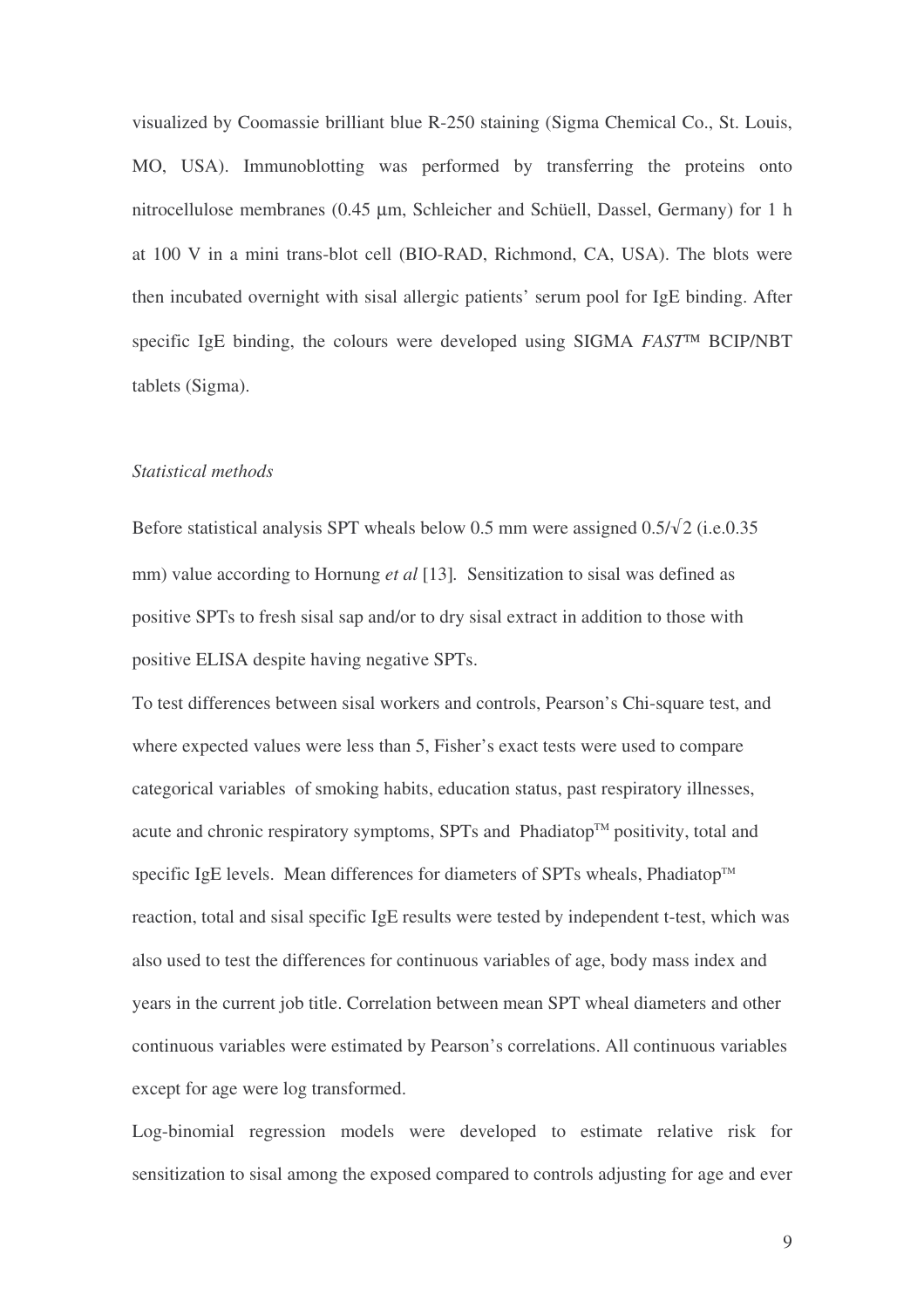smoking. For sisal workers, relative risks were estimated for acute and chronic respiratory symptoms among sensitized compared to non-sensitized workers, adjusting for age, past respiratory illnesses and either current smoking for acute respiratory symptoms or ever smoking for chronic symptoms. The data were analyzed using SPSS version 13 for Windows (Chicago, IL, USA) and STATA version 9.2. Statistical significance level was set to 0.05.

# **Results**

Sisal workers were significantly older and more likely to be smokers than controls (Table 1). Exposed workers were also less likely to have attained more than 7 years of education and had worked in their current jobs for a mean of 13 years.

*Table 1*

*Table 2*

#### *Prevalence of positive SPTs to sisal and common allergens*

The mean wheal diameters of SPT reactions to sisal were largest for FSS among decorticators (3.2 mm) and smallest for DSE among controls (0.8 mm). The corresponding prevalence's of positive SPTs were for decorticators (60 %) and controls (2.6 %) (Table 2). Significantly higher prevalence of positive SPTs and significantly larger mean wheal diameters were found among exposed workers than among controls (Table 2). Prevalence of positive SPT to sisal was significantly higher among ever smokers ( $p < 0.01$ ) and current smokers ( $p = 0.04$ ) compared to non-smokers (not shown in tables). Age and smoking adjusted relative risk for sensitization to sisal was 4 times among sisal workers compared to controls (Table 3).

*Table 3*

Thirty percent of sisal workers were sensitive to grass pollen compared to 1.4 % among controls while 9/13 (69%) tested sisal workers also showed positive SPTs to house dust mites. SPT wheal sizes for FSS and DSE correlated positively with timothy pollen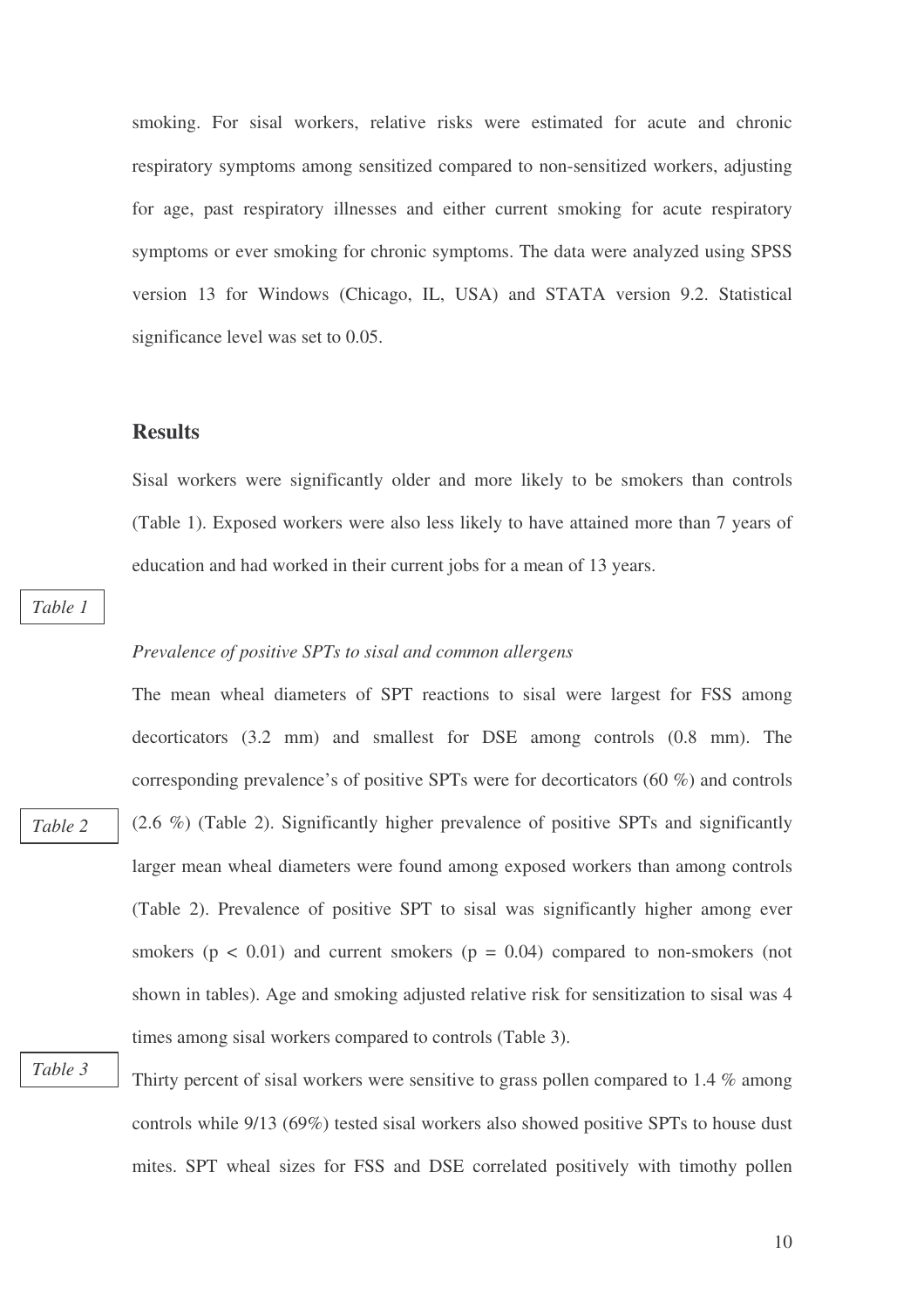wheals (r = 0.3; P < 0.001, respectively), and age (r = 0.1; P < 0.05) and (r = 0.2; P < 0.01), respectively. All study participants showed a reaction to histamine (Mean, 5.7; range,  $2 - 9.5$  mm) and none to the diluent (negative control).

#### *Specific IgE to sisal*:

Using sisal extract (SE) to run ELISA, mean optical density (OD) were highest for decorticators (Table 4). Overall, 11 of 41 subjects (27 %) had elevated specific IgE levels against sisal extract (OD;<LOD –2.6). The prevalence of sensitization to sisal did not differ among the study groups. All ELISA positive subjects had positive SPTs.

*Table 4*

# *IgE and Phadiatop TM*

Total IgE levels were higher among exposed workers than among controls (Table 4), but the difference was only significant between decorticators and controls. All exposed workers and all but one control had elevated ( $> 100$ kU/L) IgE levels. Five sisal workers had  $>$  5000 kU/L total IgE compared to none in the controls. 32 of 43 (78 %) sampled subjects had at least one positive specific IgE to the tested allergens. No significant differences were found between the study groups for Phadiatop<sup>TM</sup> results or prevalence of elevated serum IgE. Total IgE levels showed positive correlations with Phadiatop<sup>TM</sup>  $(r = 0.7; p < 0.001)$  and FSS wheals sizes  $(r = 0.4; P < 0.05)$ .

## *SDS-PAGE results*

Sisal extract analysis by SDS-PAGE and immunoblotting was done using a serum-pool of 7 subjects positive to sisal. Two IgE binding protein bands were detected at about 45 kDa (Figure 2).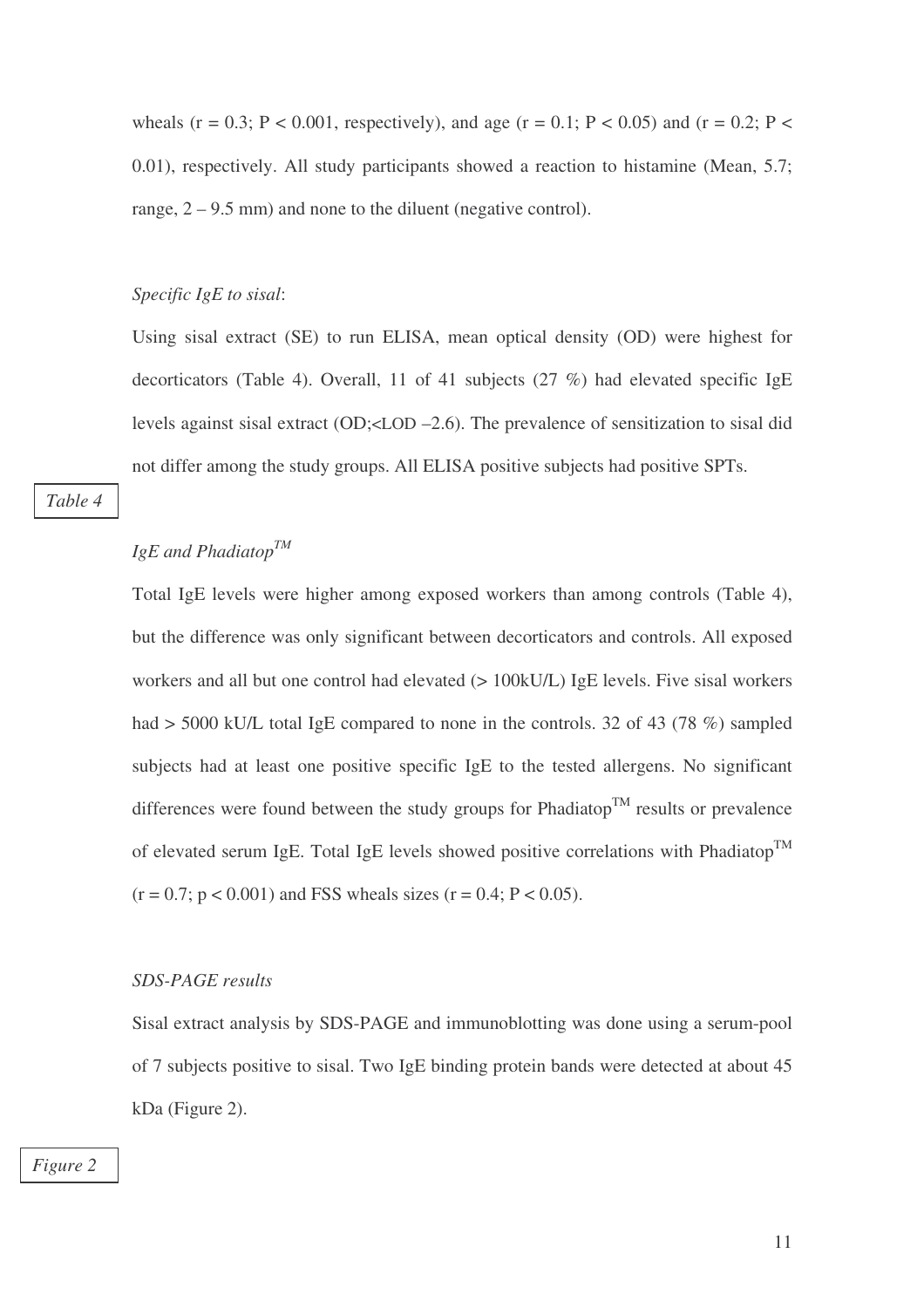### *Sisal sensitization and respiratory symptoms*

Acute rhinitis was reported by 71%, acute lower respiratory symptoms by 74 % and chronic respiratory symptoms by 52 % of the sensitized sisal workers (Table 3). Adjusted relative risks among sensitized compared to non-sensitized sisal workers were for acute rhinitis (RR; 1.05), acute lower airways symptoms (RR; 0.93) and chronic respiratory symptoms (RR; 1.12) (Table 3)

# **Discussion**

While previous studies have demonstrated acute and chronic respiratory effects among sisal workers in Tanzania [16, 17, 23], immunological reactions have not been investigated. In this study, four times as many sisal workers were IgE sensitized to sisal compared to controls. Elevated specific IgE to sisal was observed among 27 % of the tested subset, all of whom had positive SPT to sisal.

Our overall findings of SPT wheal diameters of 0.35 -7.50 (mm) following subcutaneous skin pricks with sisal extracts are somehow lower than the finding reported many years ago (1955), among sisal factory workers in Kenya [31]. Strong skin reactions (mean indurations; >10mm) were reported among 105 male sisal factory workers, following an intra-cutaneous injections with sisal extract made from rafters in the sisal carding room [31]. The intra-cutaneous skin prick method used by Stott may explain the moderately higher skin reactivity in the Kenyan study. In his study however, Stott did not observe any differences in skin reaction to sisal extract between workers who had never worked with sisal, or had worked for less than 6 months in the sisal carding room and those who had more than 6 month in the carding sisal room. On another hand, our findings of 36 % and 42 % sensitization to dry sisal extract among sisal decorticators and brushing workers respectively, is about four times higher than the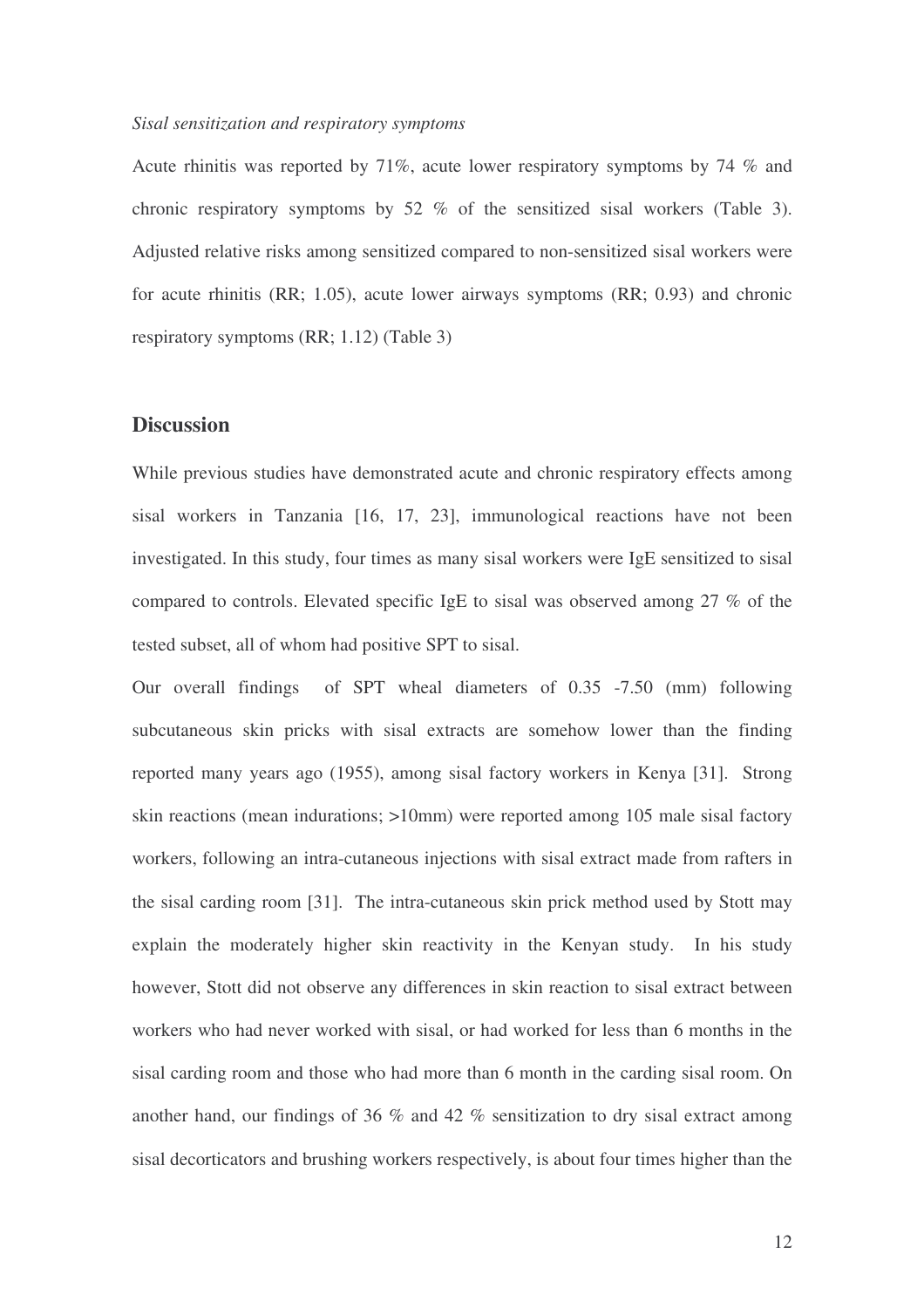10 % prevalence reported by Zuskin *et al.*[34] among female textile workers in Croatia. However, work processes and extract preparation methods used in the Croatian and Kenyan studies were also different from our study. In these two previous studies [31, 34], processed sisal was presumably used to make textile, and dust from the work rooms was used to prepare the extract for testing. We used both fresh and dry non-processed sisal fibre extracts and found a higher prevalence of sensitization to fresh sisal sap than to dry sisal extract. These findings suggest that fresh sisal may contain more of the allergenic and/or irritating substance(s), which progressively becomes reduced during processing of the fibres. Constituents in sisal in Croatia and Tanzania may also be different. Further analysis will be needed to identify allergenic molecules within the detected protein bands in sisal.

High prevalence of allergic sensitization has been reported in other studies of organic dusts. A study among hemp and flax textile workers in Croatia [37] showed a prevalence of positive SPT of 48 % to flax extract, 41 % to hemp dust extracts from the combing machines, and 64 % to a combined extract compared to 5–21 % among controls. A 34.9 % prevalence of positive SPTs to coffee extract was reported among coffee workers in Uganda as compared to 7 % in controls [29] and to 24 % among coffee processors in Croatia [35]. Similarly, in a group of 24 cotton textile workers in Yugoslavia, Zuskin *et al.* [35, 36] found a 33.3 % prevalence of sensitization to cotton seed/dust extract.

Our findings of 71 % of acute rhinitis among sensitized workers is higher than the 16– 50% observed among workers in a tea packing factory [1], or 5–42 % among Norwegian farmers [22]. As opposed to the lack of clear association between sensitization to sisal and respiratory symptoms found in our study, a significantly higher prevalence of chronic respiratory symptoms was reported among hemp sensitized

13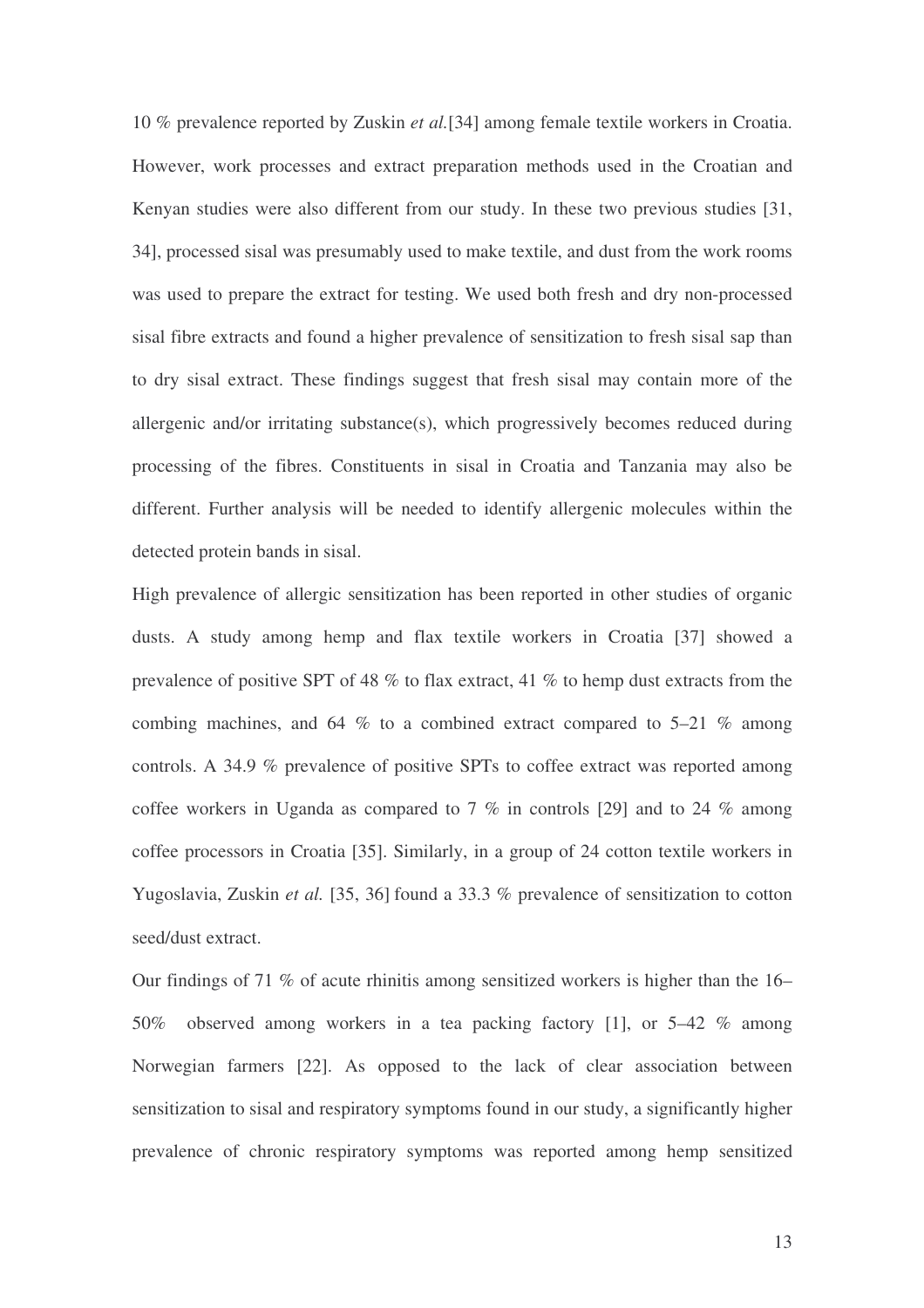workers than among non-sensitized workers in Croatia [37]. However, similar lack of associations has been reported in relation to other organic dusts [15, 35, 36].. Furthermore our finding of high prevalences of respiratory symptoms in both sensitized and non-sensitized sisal workers may suggest a co-existence of several causative mechanisms [15].

In addition to occupational exposures to allergens, the presence and exposure to local aeroallergens is an important factor [4]. In our study, almost a third of the sisal workers showed positive reactions to timothy grass pollen. In addition,  $69\%$  (9/13 of sisal processors) had positive SPT to house dust mite, slightly higher than the 40 % (8/20 found by Zuskin *et al.* [34] among sisal textile workers in Croatia and the 48.7 % reported by Sunyer *et al* [32] among women in Tanzania.

The prevalence of atopy assessed on the basis of elevated total IgE and positive Phadiatop<sup>TM</sup> was high in our study. As opposed to 10 % of sisal workers in the Croatian study [34], 35.7 % among hemp processing workers [37] or 5/8 workers (62 %) observed among sensitized cotton workers [36], all our sisal workers had elevated serum IgE levels. Comparative data on specific and total IgE in African populations are scarce [6, 30]. However, our 100 % prevalence of elevated serum IgE and 77 % prevalence of specific IgE to common allergens among sisal workers are similar to the 95.7 %, and 73.3 %, respectively, among women in a semirural area of Tanzania [32].

In addition to pre-existing atopic status, several other factors influence immunological responses [4, 26, 33]. Parasitic infections may potentiate the allergic response to other allergens and the production of parasite specific IgE-antibodies may lead to increased total IgE [7, 11]. Tanzania has a typical tropical environment where several infections may co-exist. This could explain our findings of generally higher serum IgE levels. However, our blood samples for immunological analysis might have been too few to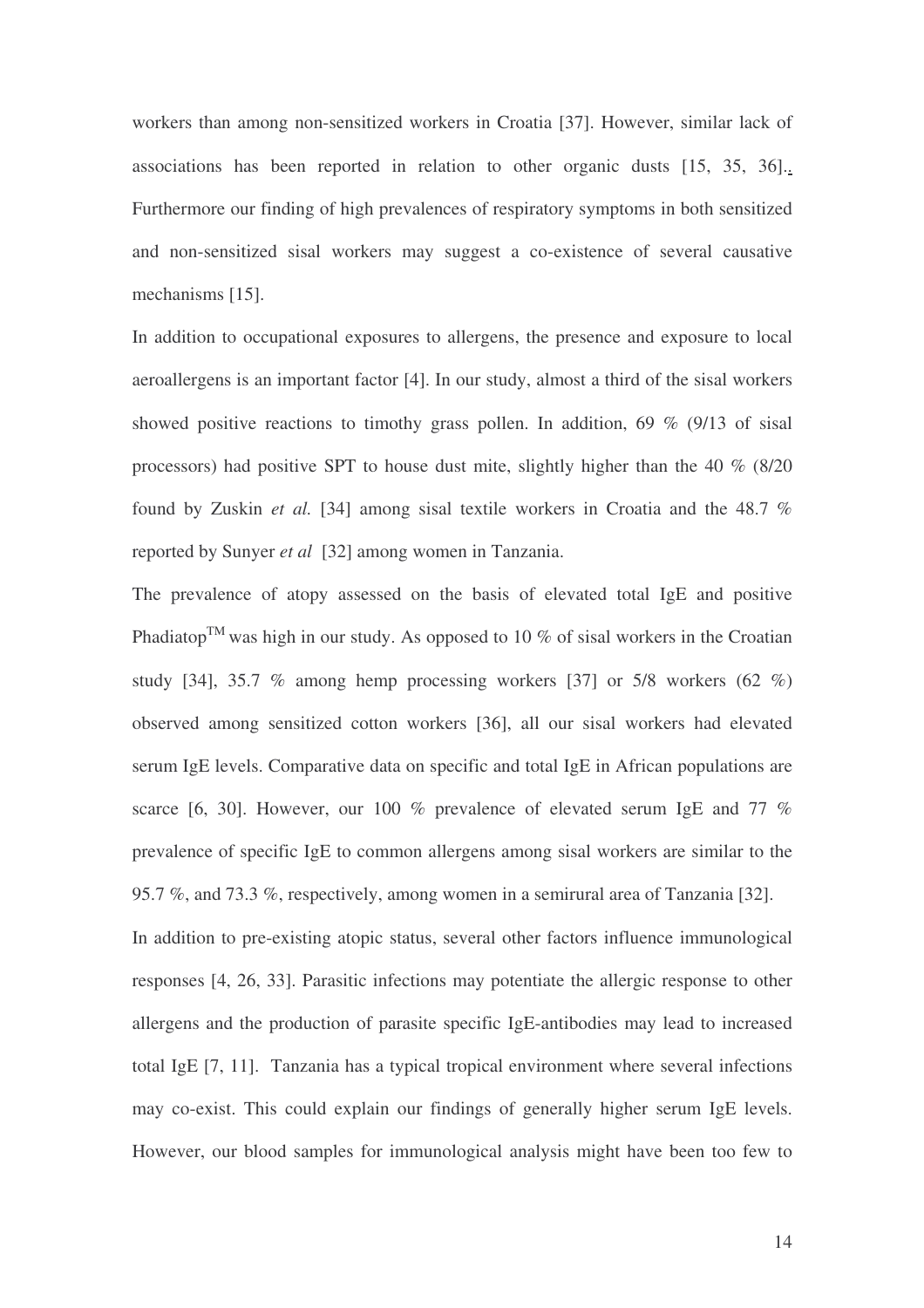find significant differences between the groups. IgE sensitization may also be influenced by age and smoking habits [4, 25, 26]. In the current study, smokers had higher prevalence of positive SPT and a positive correlation was found between age and skin sensitization. Sensitization to sisal was therefore adjusted for both age and smoking.

Our controls live in Dar es Salaam city. The difference in geographical location makes them less likely to be exposed to sisal than workers in the sisal estates. They were thus assumed to be an appropriate control group for studying differences in sensitization to sisal despite their presumed higher socioeconomic status [20]. Availability of information on respiratory symptoms from this group would have been an advantage, but unfortunately, this was not practically possible.

As the sisal extract antigen, may be considered not to be highly purified and/or enriched, the use of conventional ELISA immunoassay plates may therefore have underestimated the prevalence of subjects with elevated IgE to sisal. However, the method was used both for the exposed and the controls, showing high prevalence of elevated IgE levels in both groups. Future studies should explore the use of other methods.

Using a cross-sectional design, we are unable to control for the healthy worker effect and /or separate the temporal relationship between sensitization to sisal and possible health outcomes..

# **Conclusions**

Work in sisal processing is associated with an increased risk of IgE sensitization. Both immunological and non-immunological mechanisms (mechanical irritations, and/or local toxicity) may co-exist in relation to exposure to sisal. In this study, sensitization to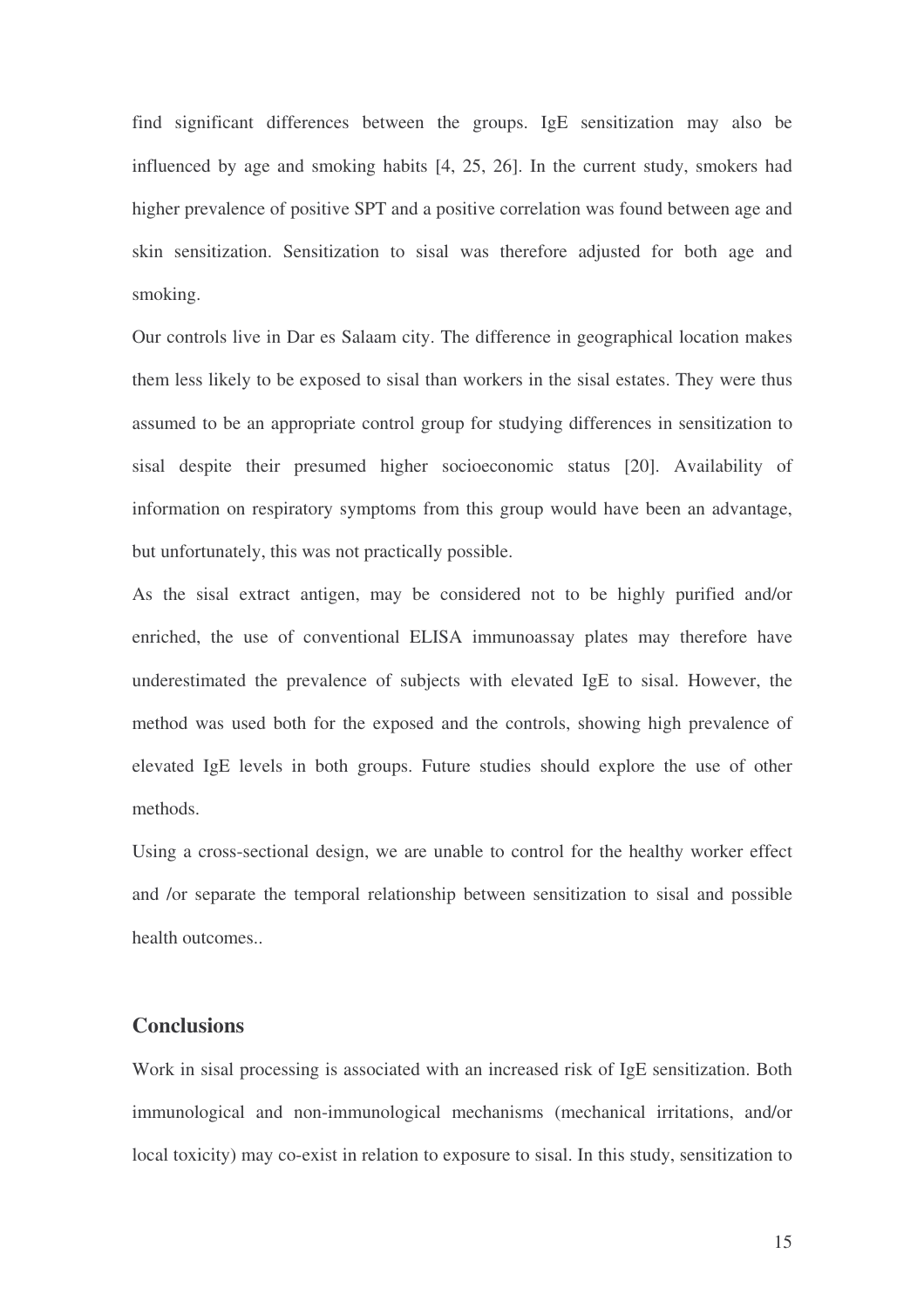sisal was not clearly associated with self-reported airway symptoms. Larger studies and further analysis to identify and characterize the sisal allergen(s) may be beneficial.

# **Acknowledgements**

The authors acknowledge the help given by Dr L. B. Mlingi, at Tanzania Occupational Health Services (TOHS) outpatient clinic. We are grateful to assistance given by Grace Kijazi, Mr Bushkatare and the entire TOHS laboratory team and Judit Eriksen of The Allergy Research Group, Laboratory of Clinical Biochemistry, Haukeland University Hospital (Bergen) in Norway. We also thank all sisal workers and healthy volunteers who participated in this study. This study was financed by the Norwegian Council of University Committee for Development Research and Education (NUFU).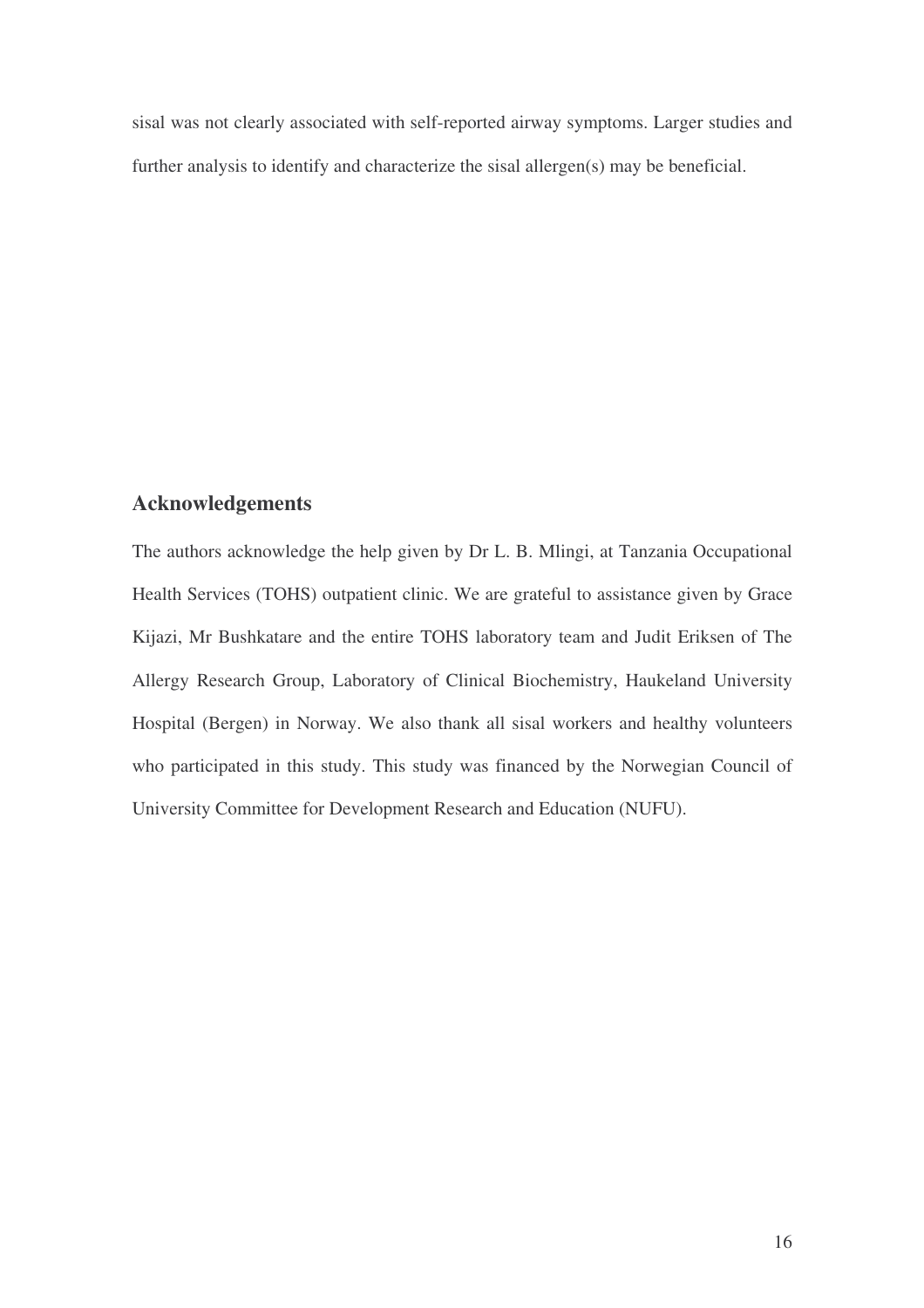### **References**

- 1. Abramson MJ, Sim MR, Fritschi L, Vincent T, Benke G, Rolland JM: Respiratory disorders and allergies in tea packers. *Occup Med* 2001, **51**(4), 259- 265.
- 2. American Thoracic Society, Medical section of the American lung Association: Respiratory health hazards in agriculture. *Am J Respr Crit Care Med* 1998, **158**, S1-S76.
- 3. Anguita J, Palacios L, Ruiz-Valenzuela L, Bartolomé B, López-Urbano M, Sáenz de San Pedro B, Cano E, Quiralte J: An occupational respiratory allergy caused by Sinapis alba pollen in olive farmers. *Allergy* 2007, **62**(4), 447-450.
- 4. Baldacci S: Allergy markers in respiratory epidemiology. *The Eur Respir J* 2001, **17**(4), 773.
- 5. Barnes PJ: Histamine and Serotonin. *Pulmonary Pharmacology & Therapeutics* 2001, **14**(5), 329-339.
- 6. Bousquet J: Atopy and allergy in East Africa. *Allergy* 2001, **56**(2), 189-189.
- 7. Cooper PJ, Barreto ML, Rodrigues LC: Human allergy and geohelminth infections: a review of the literature and a proposed conceptual model to guide the investigation of possible causal associations. *Br Med Bull* 2007,ldl015.
- 8. Douwes J, Thorne PS, Pearce N, Heederik D: Biological Agents- recognition. **In:** Perkins J (Ed): *Modern Industrial Hygiene.* American Conference of Governmental Industrial Hygienists, Cincinnati (OH) 2002.
- 9. Dutkiewicz J, Skorska C, E K-T, Dutkiewicz E, Matuszyk A, Sitkowska J: Response of sawmill workers to work- related airborne allergens. *Ann Agric Environ Med* 2001, **8**, 81-90.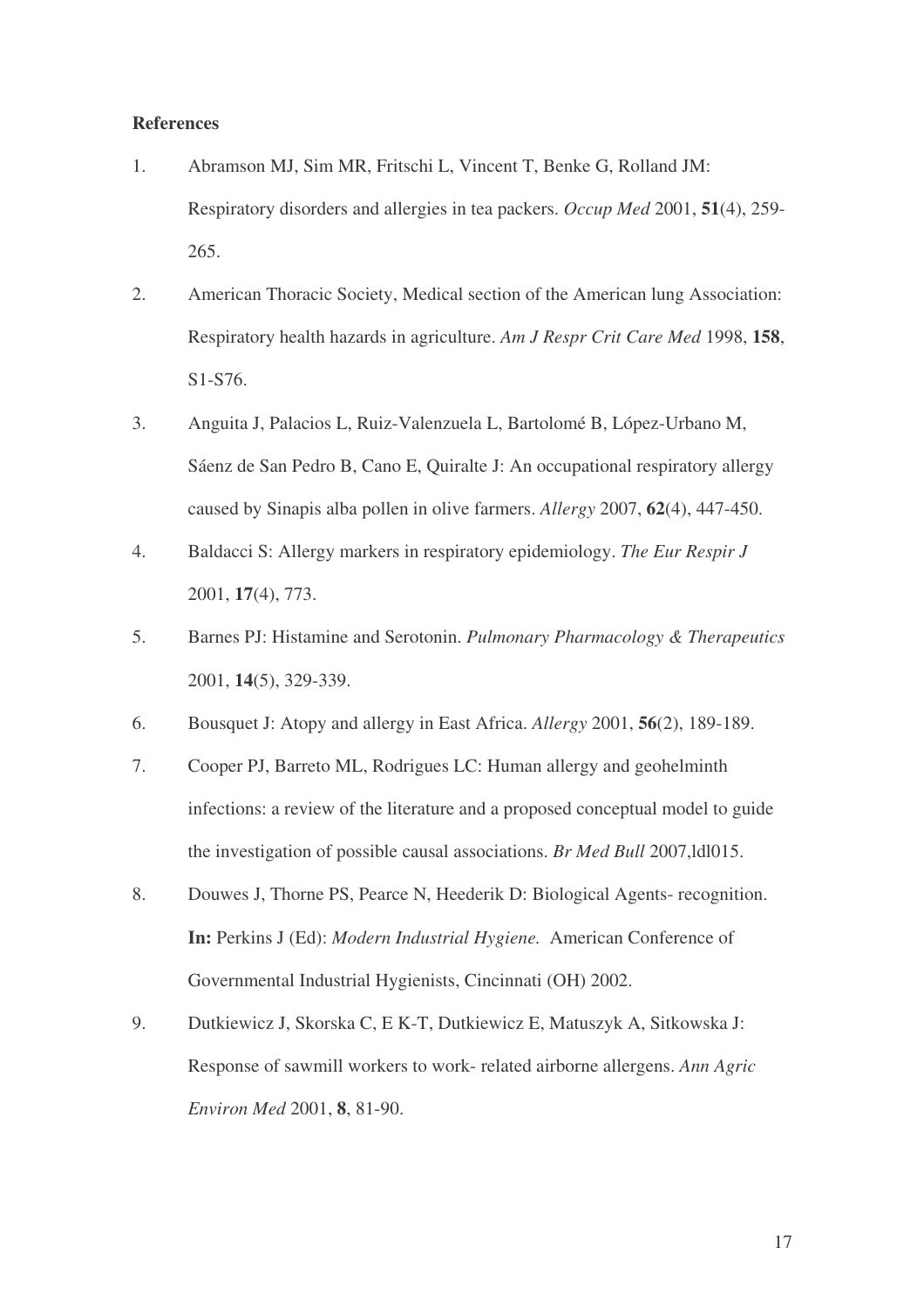- 10. EAACI Subcomittee on Allergen Standardization and Skin Tests. Position paper: Allergen standardization and skin tests. *Allergy* 1993, **48(supp),** 48-82.
- 11. Godfrey RC, Gradidge CF: Allergic sensitisation of human lung fragments prevented by saturation of IgE binding sites. *Nature* 1976, **259**(5543), 484-486.
- 12. Golec M, Skorska C, Mackiewicz B, Dutkiewicz J: Immunologic reactivity to work-related airborne allergens in people occupationally exposed to dust from herbs. *Ann Agric Environ Med* 2004, **11**(1).
- 13. Holen E, Bolann B, Elsayed S. Novel B and T cell epitopes of chicken ovomucoid (Gal d 1) induce T cell secretion of IL-6, IL-13 and IFN-gamma. *Clinical and experimental allergy* 2001, **31**(6):952-964.
- 14. Hornung R, Reed L: Estimation of average concentration in the presence of non detectable values. *Appl Occup Environ Hyg* 1990, **5**(1), 46-51.
- 15. Kanceljak-Macan B, Zuskin E, Macan J: Organic aerosols and the development of allergic disorders. *Arhiv za higijenu rada i toksikologiju* 2004, 55(2-3), 213- 220.
- 16. Kayumba AV, Bråtveit M, Mashalla Y, Moen. BE: Acute respiratory symptoms among sisal workers in Tanzania. *Occup Med* 2007, **57**(4), 290-293.
- 17. Kayumba AV, Bråtveit M, Mashalla YJ, Baste V, Moen BE: High prevalence of respiratory symptoms among sisal processors. *Arch Environ Occup Health*. Summer2008, **63**(2):76-86.
- 18. Laemmli UK: Cleavage of structural proteins during the assembly of the head of bacteriophage T4. *Nature* 1970, **227**(5259), 680.
- 19. Li Y, Mai Y-W, Ye L: Sisal fibre and its composites: A review of recent developments. *Composites Science and Technology* 2000, **60**(11), 2037-2055.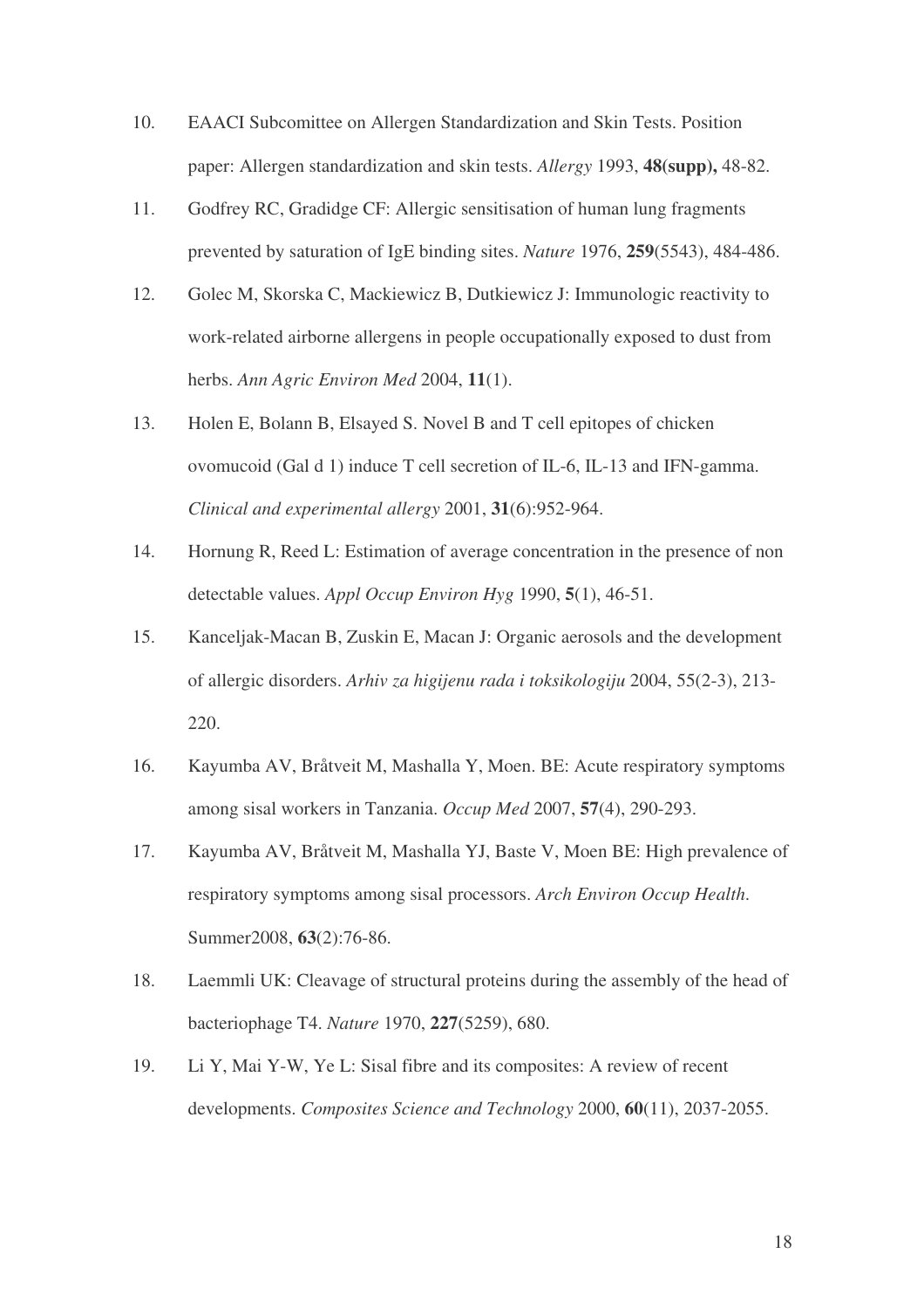- 20. Lynch NR, Lopez RI., Prisco-Fuenmayor MC, Hagel I, Medouze L, Viana G, Ortega C, Prato G: Allergic reactivity and socio-economic level in a tropical environment. *Clin & Experimental Allergy* 1987, **17**(3), 199-207.
- 21. Marone G, Gentile M, Petraroli A, De Rosa N, Triggiani M: Histamine-induced activation of human lung macrophages. *Int Arch allergy Immunol* 2001, **124**(1- 3), 249-252.
- 22. Melbostad E, Eduard W: Organic dust-related respiratory and eye irritation in Norwegian farmers. *Am J Ind Med* 2001, **39**(2), 209-217.
- 23. Mustafa KY, Lakha AS, Milla MH, Dahoma U: Byssinosis, respiratory symptoms and spirometric lung function tests in Tanzanian sisal workers. *Br J Ind Med* 1978, **35**(2), 123-128.
- 24. Nicholls PJ, Evans E, Valic F, Zuskin E: Histamine-releasing activity and bronchoconstricting effects of sisal. *Br J Ind Med* 1973, **30**(2), 142-145.
- 25. Niven R, Pickering C: Is atopy and smoking important in the workplace? *Occup Med* 1999, **49**(3), 197-200.
- 26. Omenaas E, Bakke P, Elsayed S, Hanoa R, Gulsvik A: Total and specific serum IgE levels in adults: relationship to sex, age and environmental factors. *Clin & Experimental allergy* 1994, **24**(6), 530-539.
- 27. Oudshoorn L: Biogas from sisal waste-a new opportunity for the sisal industry in Tanzania. *Energy for Sustainable Development* 1995, **11**(4), 46-49.
- 28. Rylander R, Schilling RSF: Diseases caused by organic dusts. The respiratory system. **In:** David A, Wagner GR (Eds): *Encyclopaedia of Occupational Health and Safety.* 10.24 -10.27. ILO, Geneva 1998.
- 29. Sekimpi D, Agaba EF, Okot-Nwang M, Ogaram DA: Occupational coffee dust allergies in Uganda. *Afr Newsletter Occup Health & Safety* 1996, **6**(1), 3.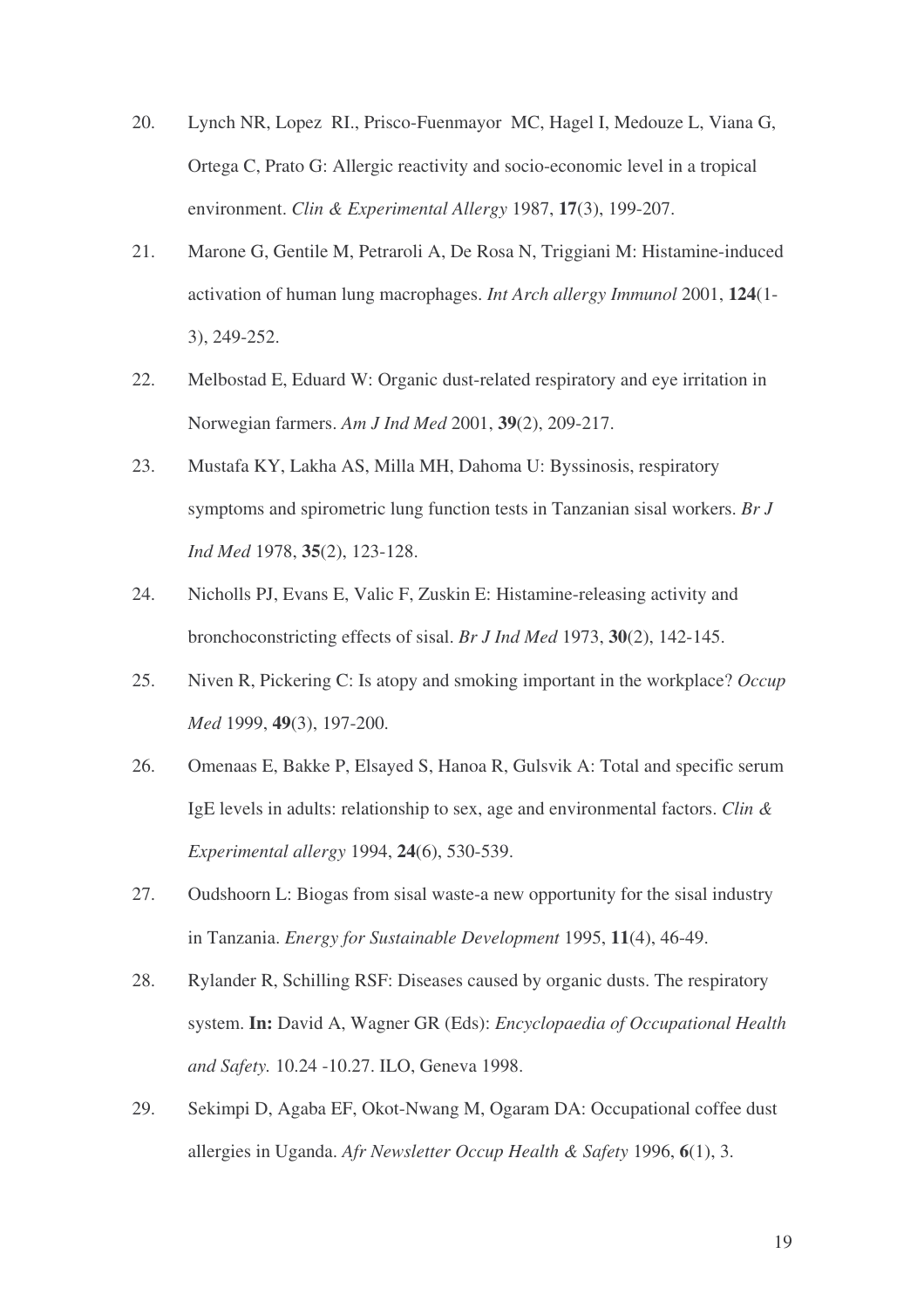- 30. Sibanda E: Research and clinical aspects of immunology in Africa. *Current Opinion in Immunology* 2001, **13**(5), 528-532.
- 31. Stott H: Pulmonary disease amongst sisal workers. *Br J Ind Med* 1958, **15**(1), 23-37.
- 32. Sunyer J, Torregrosa J, Anto JM, Menendez C, Acosta C, Schellenberg D, Alonso PL, Kahigwa E: The association between atopy and asthma in a semirural area of Tanzania (East Africa).*Allergy* 2000, **55**(8), 762-766.
- 33. Wjst M, Dharmage S, Andre E, Norback D, Raherison C, Villani S, Manfreda J, Sunyer J, Jarvis D, Burney P, Svanes C: Latitude , Birthdate and Allergy. *PLoS Medicine* 2005, **2**(10), e294.
- 34. Zuskin E, Kanceljak B, Mustajbegovic J, Schanker EN, Kern J: Respiratory Function and Immunological Reactions in Sisal Workers. *Int Arch Occup Environ Health* 1994, **66**, 37-42.
- 35. Zuskin E, Neil E, Schachter BK, Mustajbegovic J, Witek TJ: Immunological and respiratory reactions in workers exposed to organic dust. *Int Arch Occup & Environ Health* 1994, **66**, 317-324.
- 36. Zuskin E, Kanceljak B, Schachter E, Witek T, Mustajbegovic J, Maayani S, Buck M, Rienzi N: Immunological findings and respiratory function in cotton textile workers. *Int Arch Occup Environ Health* 1992, **64**(1), 31-37.
- 37. Zuskin E, Kanceljak B, Schachter E, Witek T, Maayani S, Goswami S, Marom Z, Rienzi N: Immunological findings in hemp workers. *Environ Research* 1992, **59**(2), 350-361.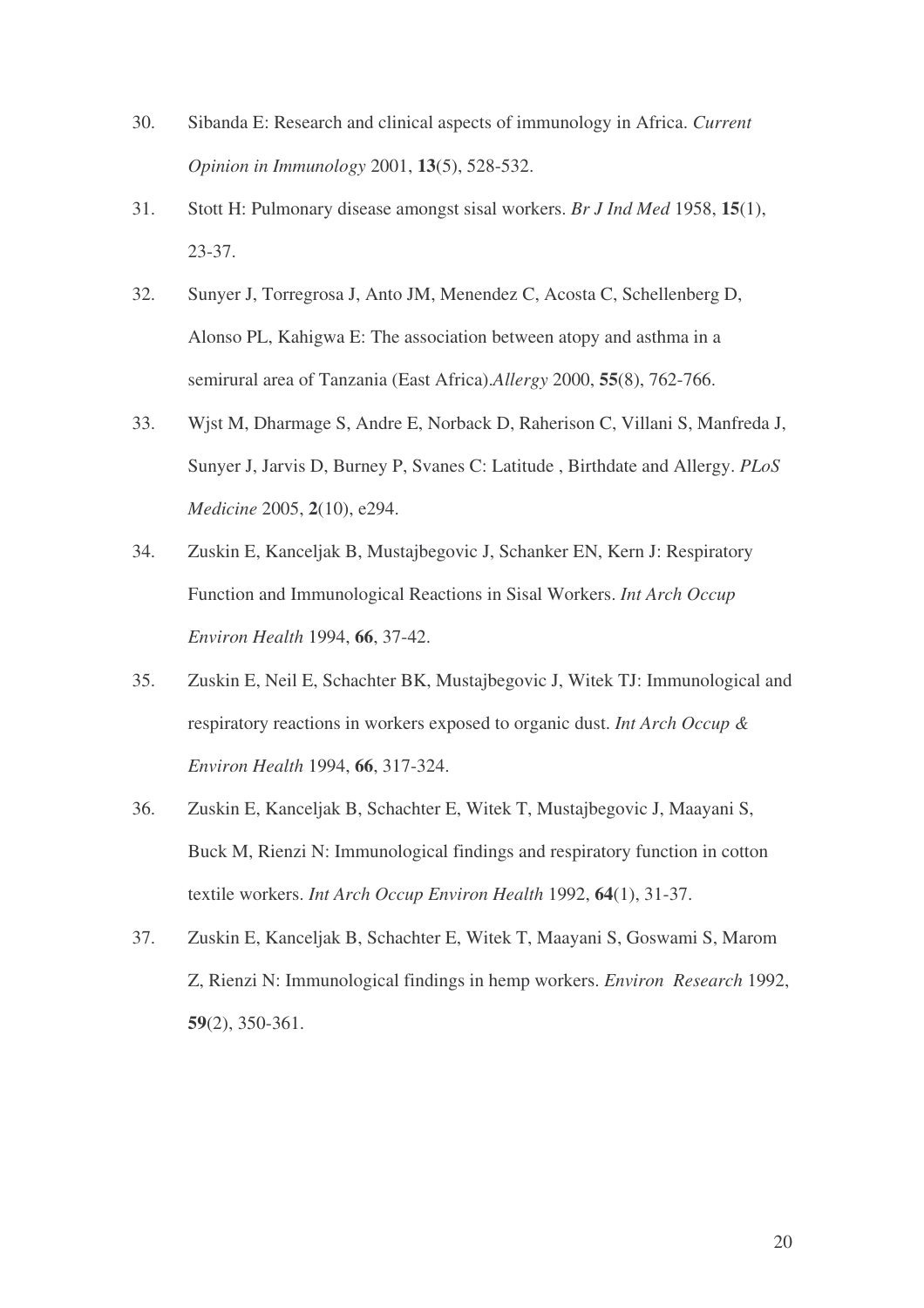|                                           |             | Decorticators $(n = 77)$ |                          |                        | Brushing $(n = 61)$ |                          |                        | All exposed <sup>d</sup> $(n = 138)$ |                              |                        | Controls $(n = 78)$    |  |
|-------------------------------------------|-------------|--------------------------|--------------------------|------------------------|---------------------|--------------------------|------------------------|--------------------------------------|------------------------------|------------------------|------------------------|--|
| Variables                                 | AM          | (range)                  | $P^a$                    | $\mathbf{A}\mathbf{M}$ | (range)             | P <sup>b</sup>           | $\mathbf{A}\mathbf{M}$ | (range)                              | $\mathbf{P}$ $^{\mathrm{c}}$ | $\mathbf{A}\mathbf{M}$ | (range)                |  |
| Age (yrs)                                 | 46          | $(19 - 85)$              | < 0.001                  | 49                     | $(18 - 82)$         | < 0.001                  | 47                     | $(18 - 85)$                          | < 0.001                      | 35                     | $(19-65)$ <sup>e</sup> |  |
| BMI $(\%)$                                | 20          | $(16 - 29)$              | $\overline{\phantom{a}}$ | $20\,$                 | $(16 - 27)$         | $\overline{\phantom{a}}$ | 20                     | $(16-29)$                            | $\overline{\phantom{a}}$     |                        | na                     |  |
| Years in current job                      | 11          | $(<1 - 56)$              | $\overline{\phantom{a}}$ | 14                     | $(<1-49)$           | $\overline{\phantom{a}}$ | 13                     | $($                                  | $\overline{\phantom{a}}$     |                        | na                     |  |
|                                           | $\mathbf n$ | $(\%)$                   |                          | $\mathbf n$            | $(\%)$              |                          | $\mathbf n$            | $(\%)$                               |                              | $\mathbf n$            | $(\%)$                 |  |
| Smoking habits                            |             |                          |                          |                        |                     |                          |                        |                                      |                              |                        |                        |  |
| Ever smoking                              | 56          | (73)                     | < 0.001                  | 43                     | (71)                | < 0.001                  | 99                     | (71)                                 | < 0.001                      | 23                     | (30)                   |  |
| Current smoking                           | 43          | (56)                     | < 0.001                  | 31                     | (51)                | < 0.001                  | 74                     | (54)                                 | < 0.001                      | 20                     | (26)                   |  |
| <b>Education</b> years                    |             |                          |                          |                        |                     |                          |                        |                                      |                              |                        |                        |  |
| None                                      | 22          | (29)                     |                          | 16                     | (26)                |                          | 38                     | (28)                                 |                              | $\overline{4}$         | (5.1)                  |  |
| 1 to 7 years                              | 54          | (70)                     | < 0.001                  | 42                     | (69)                | < 0.001                  | 97                     | (70)                                 | < 0.001                      | 29                     | (37)                   |  |
| $> 7$ years                               |             | (1.3)                    |                          | 3                      | (4.9)               |                          | $\overline{4}$         | (2.9)                                |                              | 45                     | (58)                   |  |
| Past respiratory illnesses                | 36          | (47)                     | $\overline{\phantom{a}}$ | 23                     | (38)                | $\overline{\phantom{a}}$ | 59                     | (43)                                 |                              |                        | na                     |  |
| <b>Current Respiratory symptoms</b>       |             |                          |                          |                        |                     |                          |                        |                                      |                              |                        |                        |  |
| Acute rhinitis <sup>f</sup>               | 29          | (62)                     | $\overline{\phantom{m}}$ | 36                     | (80)                | $\overline{\phantom{a}}$ | 65                     | (71)                                 |                              |                        | na                     |  |
| Acute lower airway symptoms <sup>f</sup>  | 33          | (70)                     | $\overline{\phantom{a}}$ | 37                     | (82)                | $\overline{\phantom{a}}$ | 69                     | (75)                                 |                              |                        | na                     |  |
| Chronic respiratory symptoms <sup>g</sup> | 33          | (43)                     | $\overline{\phantom{a}}$ | 35                     | (57)                | $\overline{\phantom{a}}$ | 68                     | (50)                                 |                              |                        | na                     |  |

Table 1: Characteristics of the study population, grouped into departments of decortication, brushing and controls

Comparisons; <sup>a</sup>decorticators vs. controls; <sup>b</sup>brushing vs. controls; <sup>c</sup>all exposed vs. controls; AM - arithmetic mean; BMI - Body mass index

<sup>d</sup> decorticators plus brushing; <sup>e</sup>data on age available for 71of 78 controls; na - data not available;

<sup>f</sup> for acute symptoms data were available for 92 sisal workers (n = 47; decorticators and n = 45; brushing)

<sup>g</sup> for chronic symptoms data were available for 137 (n = 76; decorticators and n = 61; brushing)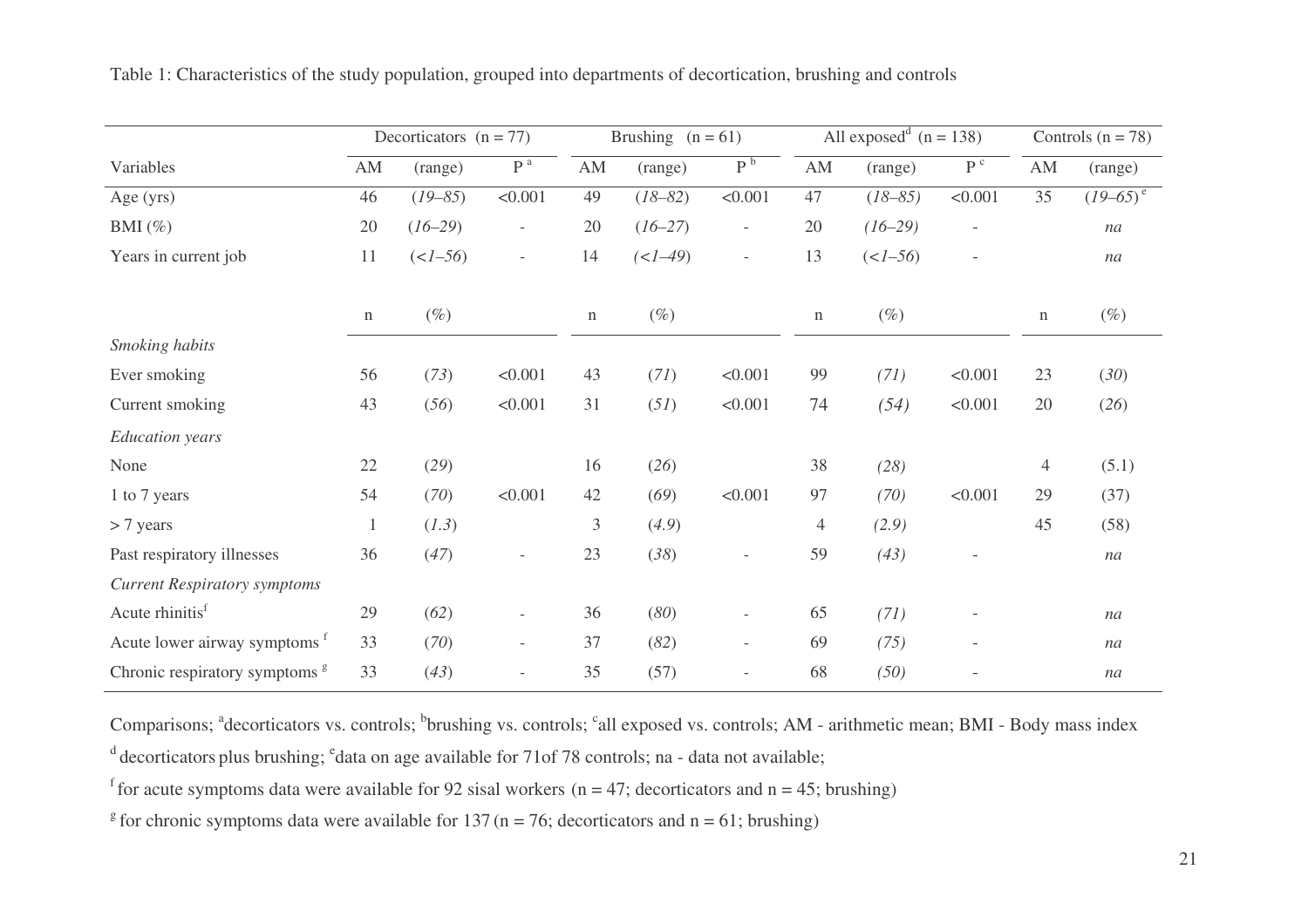|                           | Decorticators  |               |         | <b>Brushing</b>       |               |         |             | All exposed   | Controls |                       |               |
|---------------------------|----------------|---------------|---------|-----------------------|---------------|---------|-------------|---------------|----------|-----------------------|---------------|
|                           | $(N = 77)$     |               |         | $(N = 61)$            |               |         | $(N = 138)$ |               |          | $(N = 78)$            |               |
|                           | AM(ME)         | Range         | $p^a$   | AM(ME)                | Range         | $p^b$   | AM(ME)      | Range         | $p^c$    | AM(ME)                | Range         |
| Histamine                 | 5.9 $(6.0)$    | $(3.3 - 8.4)$ | < 0.001 | 6.0(5.8)              | $(4.5 - 9.5)$ | < 0.001 | 5.9(5.8)    | $(3.3 - 9.5)$ | < 0.001  | 5.3(5.3)              | $(2.1 - 6.9)$ |
| Grass pollen <sup>g</sup> | 2.2(2.4)       | $(0.3 - 5.3)$ | 0.001   | 1.9(1.8)              | $(0.3 - 5.4)$ | 0.057   | 2.0(2.2)    | $(0.3 - 5.4)$ | 0.001    | 1.2 (1.1)             | $(0.3 - 3.0)$ |
| Dry sisal extract         | 2.5(2.8)       | $(0.3 - 6.8)$ | < 0.001 | 2.3(2.6)              | $(0.3 - 5.3)$ | < 0.001 | 2.4(2.8)    | $(0.3 - 6.8)$ | < 0.001  | 0.8(0.3)              | $(0.3 - 3.4)$ |
| Fresh sisal sap           | 3.2 (3.1)      | $(0.3 - 7.1)$ | < 0.001 | 3.0 (3.0)             | $(0.3 - 7.5)$ | < 0.001 | 3.1(3.1)    | $(0.3 - 7.5)$ | < 0.001  | 1.5 (1.6)             | $(0.3-4.3)$   |
| Prevalence's              | $n \quad (\%)$ |               | $p^d$   | $n \left( \% \right)$ |               | $p^e$   | $n(\%)$     |               | $p^{I}$  | $n \left( \% \right)$ |               |
| Grass pollen <sup>g</sup> | 24(31)         |               | < 0.001 | 18 (30)               |               | < 0.001 | 42(30)      |               | < 0.001  | 1(1.4)                |               |
| Dry sisal extract         | 32(42)         |               | < 0.001 | 22(36)                |               | < 0.001 | 54 (39)     |               | < 0.001  | 2(2.6)                |               |
| Fresh sisal sap           | 46 (60)        |               | < 0.001 | 35(57)                |               | < 0.001 | 81 (59)     |               | < 0.001  | 12(15)                |               |
| Dry/Fresh sisal           | 57 (74)        |               | < 0.001 | 43 $(71)$             |               | < 0.001 | 100(73)     |               | < 0.001  | 13(17)                |               |

Table 2: Results from Skin prick tests (SPT) among all examined sisal workers and controls

Key: AM - arithmetic mean; ME - median; OD - optical density

Independent t- tests; <sup>a</sup>decorticators vs. controls; <sup>b</sup>Brushing vs. controls; <sup>c</sup>all exposed vs. controls;

Pearson chi-square or Fisher's exact tests; decorticators vs. controls; "Brushing vs. controls; <sup>f</sup>all exposed vs. controls

 $\mathrm{N}$  for control =71; 7 controls not tested for grass pollen.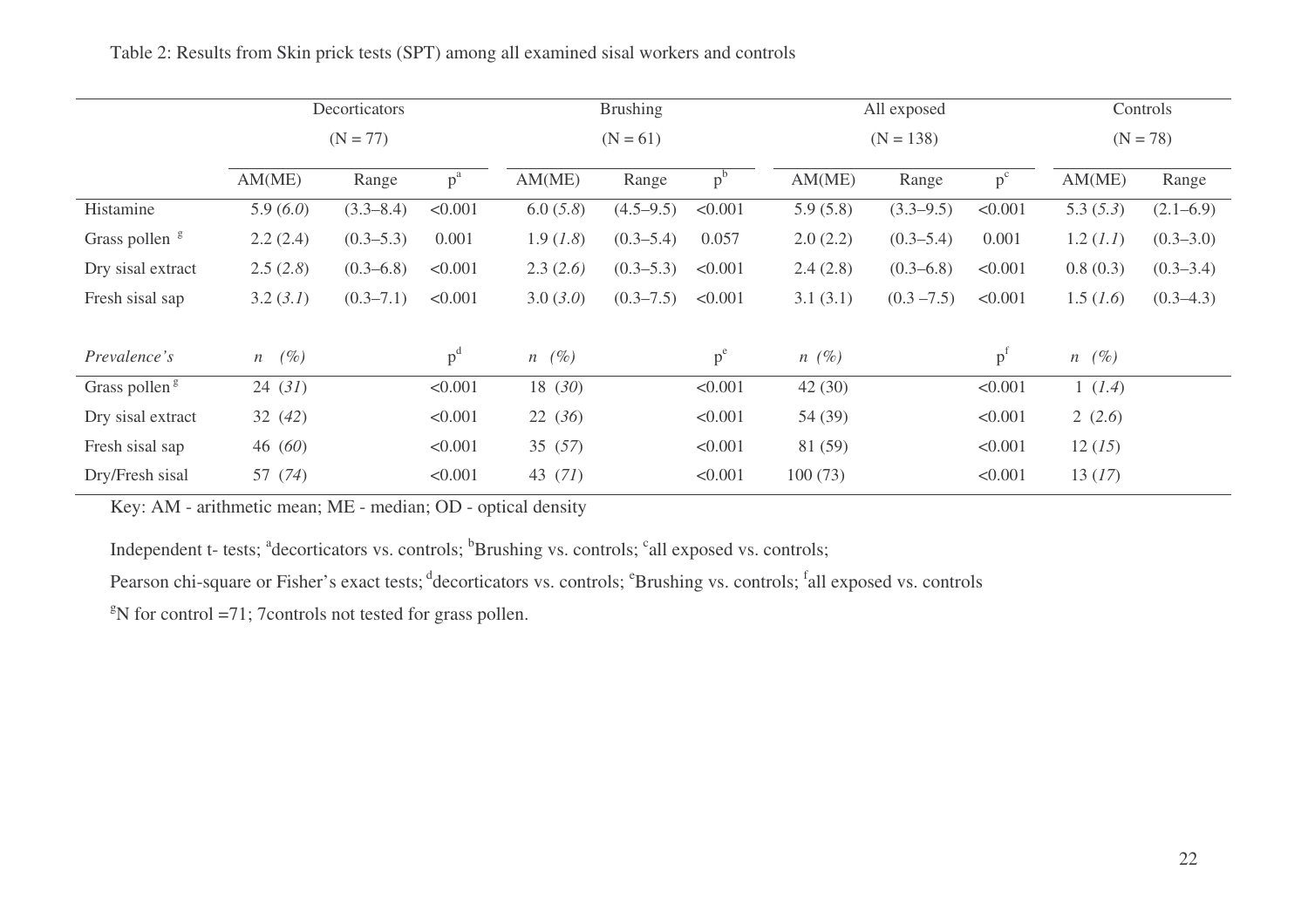|                                           |                               |                | Prevalence of |                           |                              |                     |
|-------------------------------------------|-------------------------------|----------------|---------------|---------------------------|------------------------------|---------------------|
|                                           | Groups                        |                | sensitization |                           |                              |                     |
| Sensitization                             |                               | $\overline{N}$ | $\mathbf n$   | $(\%)$                    | $RR_{\text{adj}}^e$          | $(95\% \text{ CI})$ |
| Sensitization to sisal <sup>a</sup>       | Controls                      | 78             | 13            | (17)                      | Ref                          |                     |
|                                           | Sisal workers                 | 138            | 100           | (73)                      | 4.00                         | $(2.4 - 6.7)$       |
|                                           |                               |                |               | Prevalence of respiratory |                              |                     |
|                                           |                               |                | symptoms      |                           |                              |                     |
| <b>Respiratory Symptoms</b>               |                               | $\overline{N}$ | $\mathbf n$   | $(\%)$                    | $RR_{\text{adi}}^{\text{f}}$ | $(95\% \text{ CI})$ |
| Acute rhinitis $\overline{b}$             | Non sensitized                | 22             | 15            | (68)                      | Ref                          |                     |
|                                           | Sisal sensitized              | 70             | 50            | (71)                      | 1.05                         | (0.7–1.5)           |
| Acute low airway symptom <sup>c</sup>     | Non sensitized                | 22             | 17            | (77)                      | Ref                          |                     |
|                                           | Sisal sensitized              | 70             | 52            | (74)                      | 0.93                         | (0.7–1.2)           |
| Chronic respiratory symptoms <sup>d</sup> | Non sensitized                | 38             | 17            | (45)                      | Ref                          |                     |
|                                           | Sisal sensitized <sup>g</sup> | 99             | 51            | (52)                      | 1.12                         | $(0.8-1.6)$         |

Table 3: Relative Risk (RR) for sensitization to sisal<sup>a</sup> among sisal workers compared to controls and RRs for self-reported respiratory symptoms <sup>b,c,d</sup> among sensitized compared to non-sensitized sisal workers.

Key:N- number of responders; <sup>n</sup> -number sensitized or with symptoms accordingly

<sup>a</sup>Sensitization to sisal (positive SPT to fresh sisal sap and/or dry sisal extract + sisal IgE > 0.1 OD)

<sup>b</sup>Acute rhinitis ('yes' to either stuffy nose, running nose or sneezing during or after the work shift

 $\epsilon$  Acute lower respiratory symptoms ('yes' to either dry cough, productive cough, shortness of breath or wheezing during or after the shift)

<sup>d</sup>Chronic symptoms ('yes' to either chronic cough, cough with sputum, wheezing, dyspnoea or chest tightness)

<sup>e</sup> Relative risk, adjusted for age and ever smoking

<sup>f</sup> Relative risk; adjusted for age, smoking, and past respiratory illnesses

<sup>g</sup>One sensitized sisal worker had no data for chronic symptoms due to deafness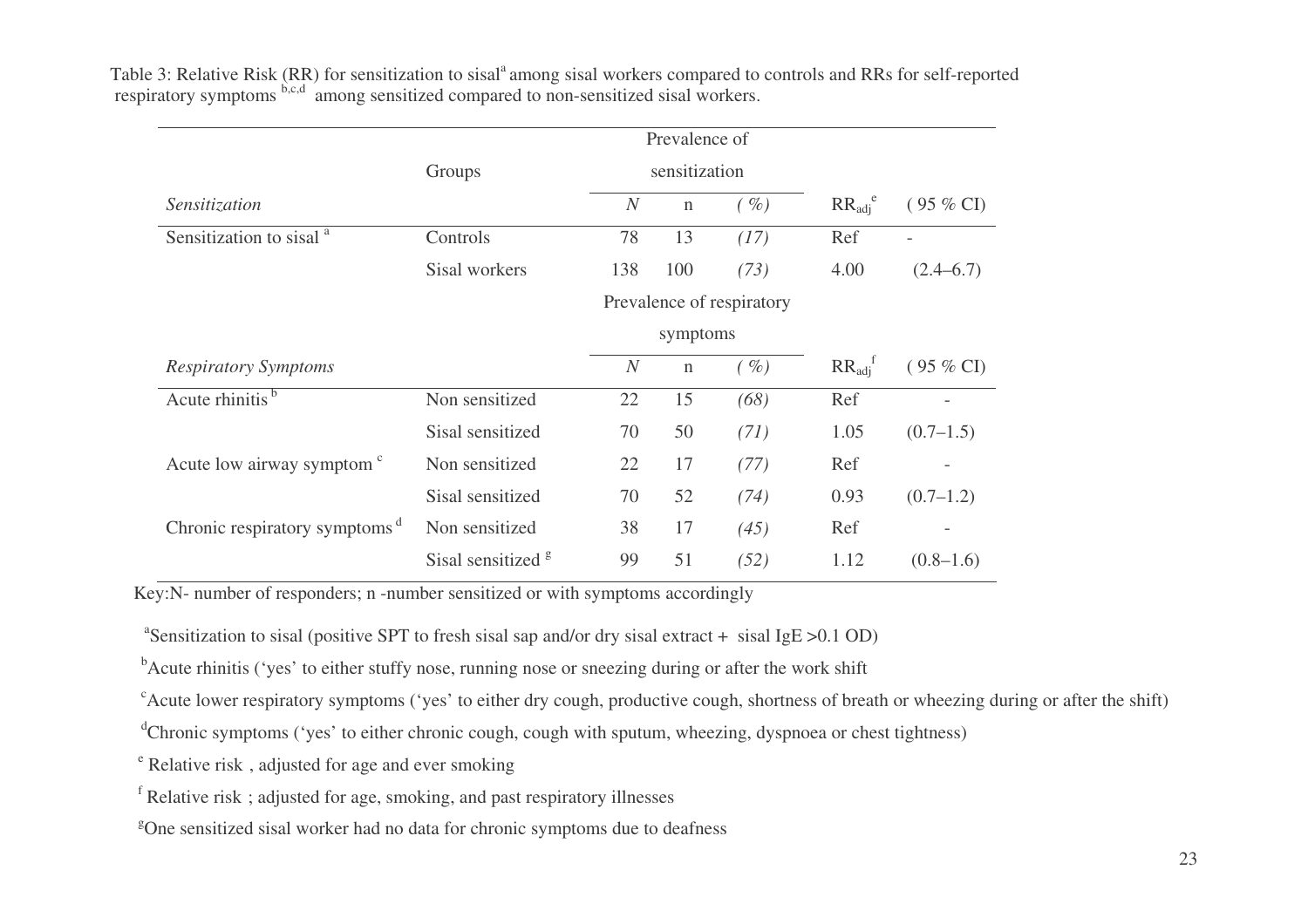|                                                                | Decorticators<br>$(N = 19)$ |                |                |                       | <b>Brushing</b> |       |            | All exposed    | Controls       |           |               |
|----------------------------------------------------------------|-----------------------------|----------------|----------------|-----------------------|-----------------|-------|------------|----------------|----------------|-----------|---------------|
|                                                                |                             |                |                | $(N = 16)$            |                 |       | $(N = 35)$ |                |                | $(N = 8)$ |               |
|                                                                | AM(ME)                      | Range          | p"             | AM(ME)                | Range           | D.    | AM(ME)     | Range          | $p^{\circ}$    | AM(ME)    | Range         |
| Specific Sisal IgE                                             | 0.3(0.1)                    | $(0.0-2.6)$    | 0.28           | 0.1(0.04)             | $(0.0-0.3)$     | 0.86  | 0.2(0.05)  | $(0.0-2.6)$    | 0.56           | 0.1(0.04) | $(0.0-0.6)$   |
| Phadiatop <sup>TM <math>g</math></sup>                         | 5.7(2.6)                    | $(0.3 - 41)$   | 0.43           | 10(3.2)               | $(0.2 - 48)$    | 0.67  | 7.8(2.8)   | $(0.2 - 48)$   | 0.47           | 20(6.4)   | $(0.3 - 88)$  |
| Total IgE                                                      | 2230(2050)                  | $(105 - 5000)$ | 0.04           | 2450(2160)            | $(203 - 5000)$  | 0.07  | 2230(2048) | $(105 - 5000)$ | 0.05           | 810 (710) | $(65 - 1900)$ |
| Prevalence's                                                   | $n \quad (\%)$              |                | p <sup>d</sup> | $n \left( \% \right)$ |                 | $p^e$ | $n(\%)$    |                | p <sup>T</sup> | $n(\%)$   |               |
| Sisal IgE $>0.1$                                               | 5(28)                       |                | 1.00           | 4(27)                 |                 | 1.00  | 9(27)      |                | 1.00           | 2(25)     |               |
| Phadiatop <sup>TM</sup> >0.35 <sup><math>\text{g}</math></sup> | (69)<br>13                  |                | 1.00           | 13(87)                |                 | 0.59  | 26(77)     |                | 1.00           | 6(75)     |               |
| Total IgE>100                                                  | 19(100)                     |                | 0.30           | 16(100)               |                 | 0.33  | 35 (100)   |                | 0.19           | 7(88)     |               |

Table 4: Results of Sisal Specific IgE by ELISA (OD), Total IgE (kU/L) and Phadiatop<sup>TM</sup> (kUA/l) from 43 tested study participants

Key : AM - arithmetic mean; ME - median; OD - optical density

Independent t- tests; <sup>a</sup>decorticators vs. controls; <sup>b</sup>Brushing vs. controls; <sup>c</sup>all exposed vs. controls;

Pearson chi-square or Fisher's exact tests; decorticators vs. controls; <sup>e</sup>Brushing vs. controls; <sup>f</sup>all exposed vs. controls;

 ${}^{g}$ Total samples brushing was 15 (one sample from brushing not included due to insufficient sera)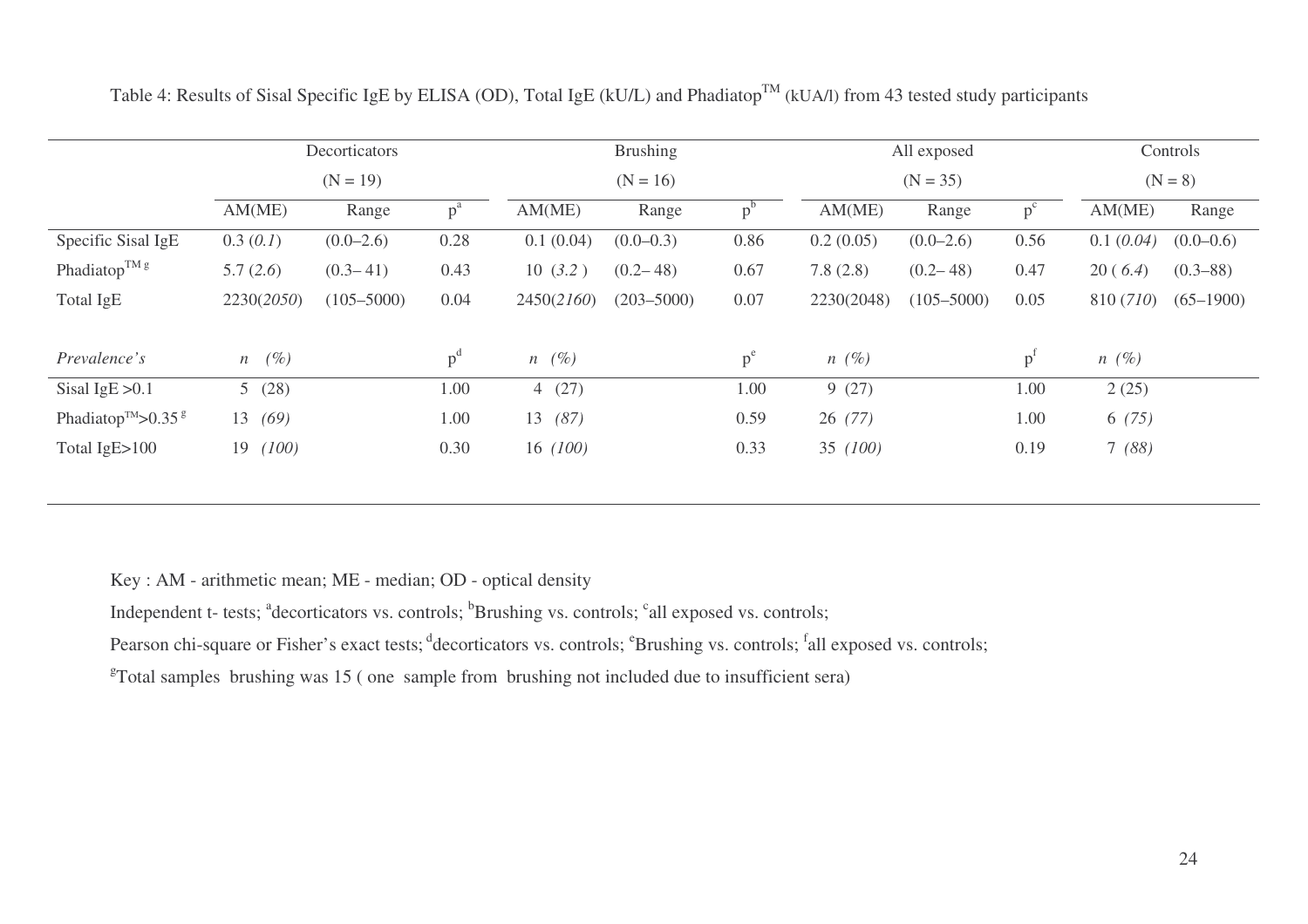Figure 1: Distribution of participants of IgE sensitization study among sisal processors